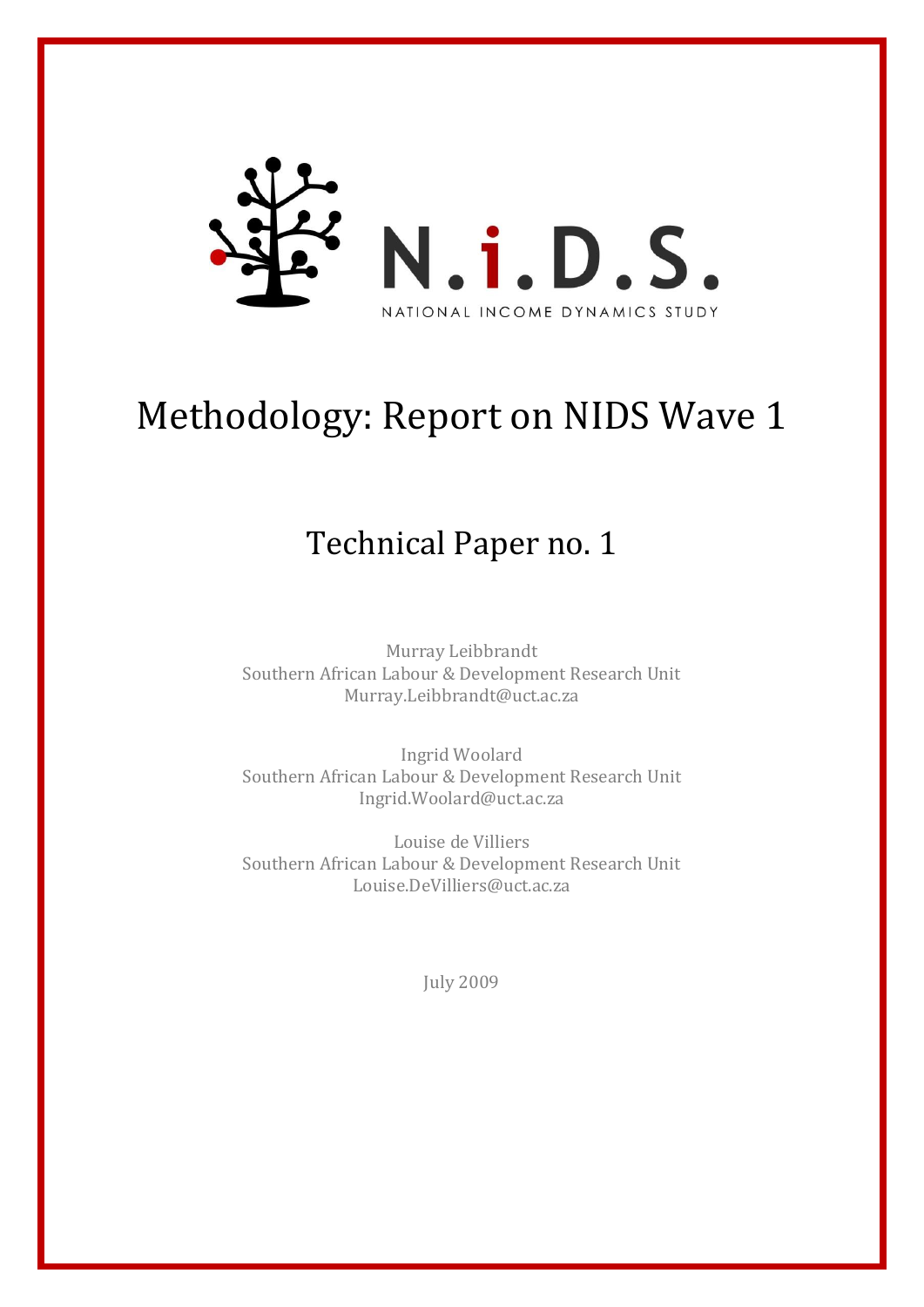## Contents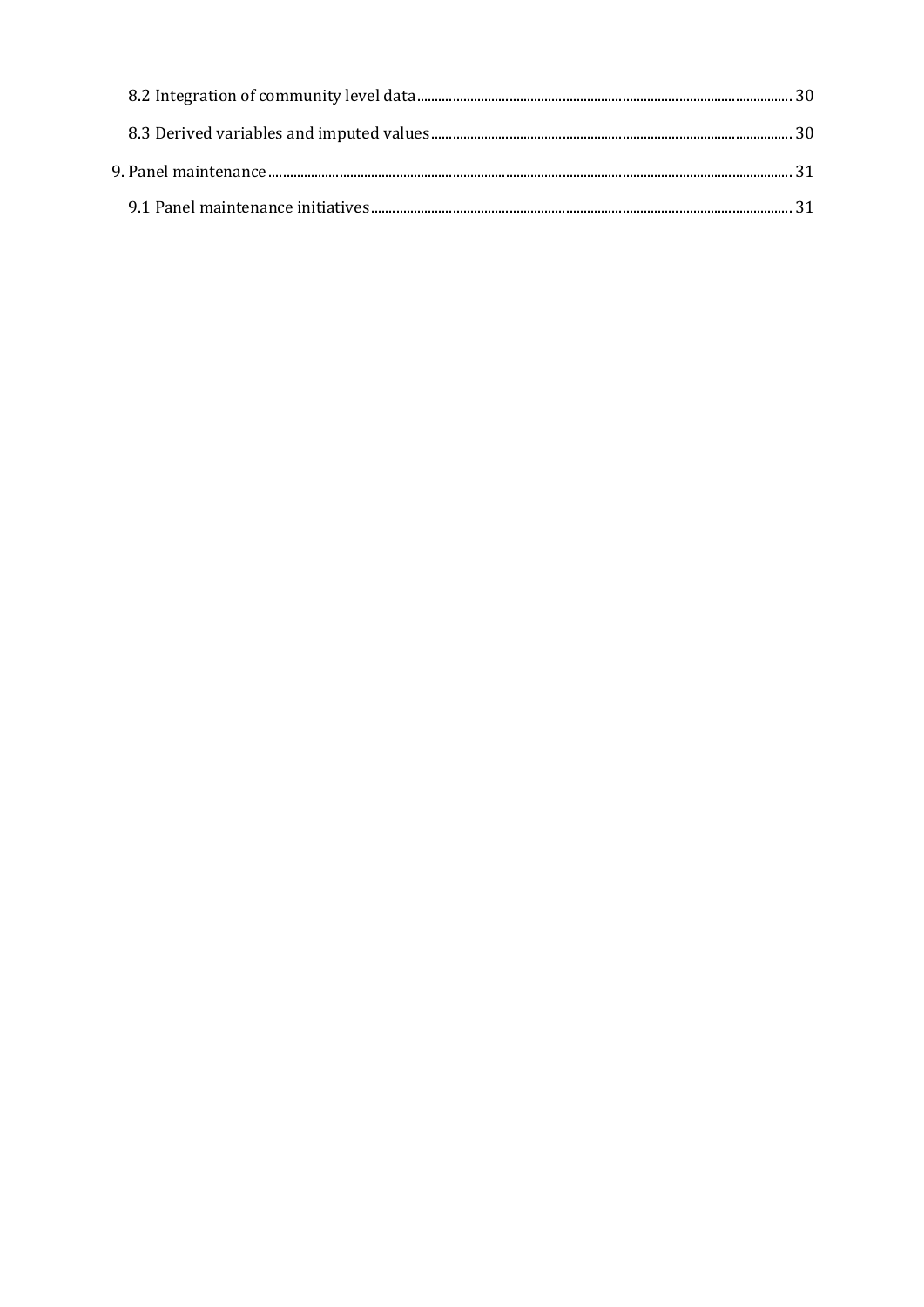## <span id="page-3-0"></span>1. Introduction

In 2006, the South African Presidency embarked on an intensive effort to track changes in the well-being of South Africans by closely following about 28 000 people - young and old, rich and poor - over a period of years. The National Income Dynamics Study (NIDS) will be the first national panel study to document the dynamic structure of a sample of household members in South Africa and changes in their incomes, expenditures, assets, access to services, education, health and other dimensions of well-being. A key feature of the panel study is its ability to follow people as they move out of their original 7 305 households. In doing this, the movement of household members as they leave and/or return to the household or set up their own households will be adequately captured in subsequent waves.

The first "baseline" wave of NIDS was conducted by the Southern Africa Labour and Development Research Unit (SALDRU) based at the University of Cape Town's School of Economics. The first wave of fieldwork commenced in February 2008, with data and report release in July 2009. The design of NIDS envisaged data collection every two years.

Elsewhere in the world such surveys have been invaluable in promoting understanding of who is making progress in a society and who is not and, importantly, what factors are driving these dynamics. In addition, panel data is invaluable for the purposes of evaluating and monitoring the efficacy of social policies and programmes. This is because the panel allows researchers and policy analysts to see how households and individuals are impacted when they become eligible for these programmes. Given all this, it was crucial to ensure that the base wave of NIDS provided a high quality, representative sample of South Africa in 2008 upon which to build the unfolding panel.

The 2008 NIDS questionnaires attempted to gather information on all members of the household; including those that were resident and those that were non-resident at the time of the interview. Those that were resident provide the base sample of individuals who will remain in the NIDS sample over time. Information about non-resident members is essential in understanding the household and family support systems that individuals have around them at the time of the interview.

In each household we administered a household questionnaire as well as individual questionnaires for each adult and each child in the household. In addition a range of other information, we took measurements of weight and height for all individuals and waist and blood pressure measurements for all adults in the household. Finally, we also asked individuals aged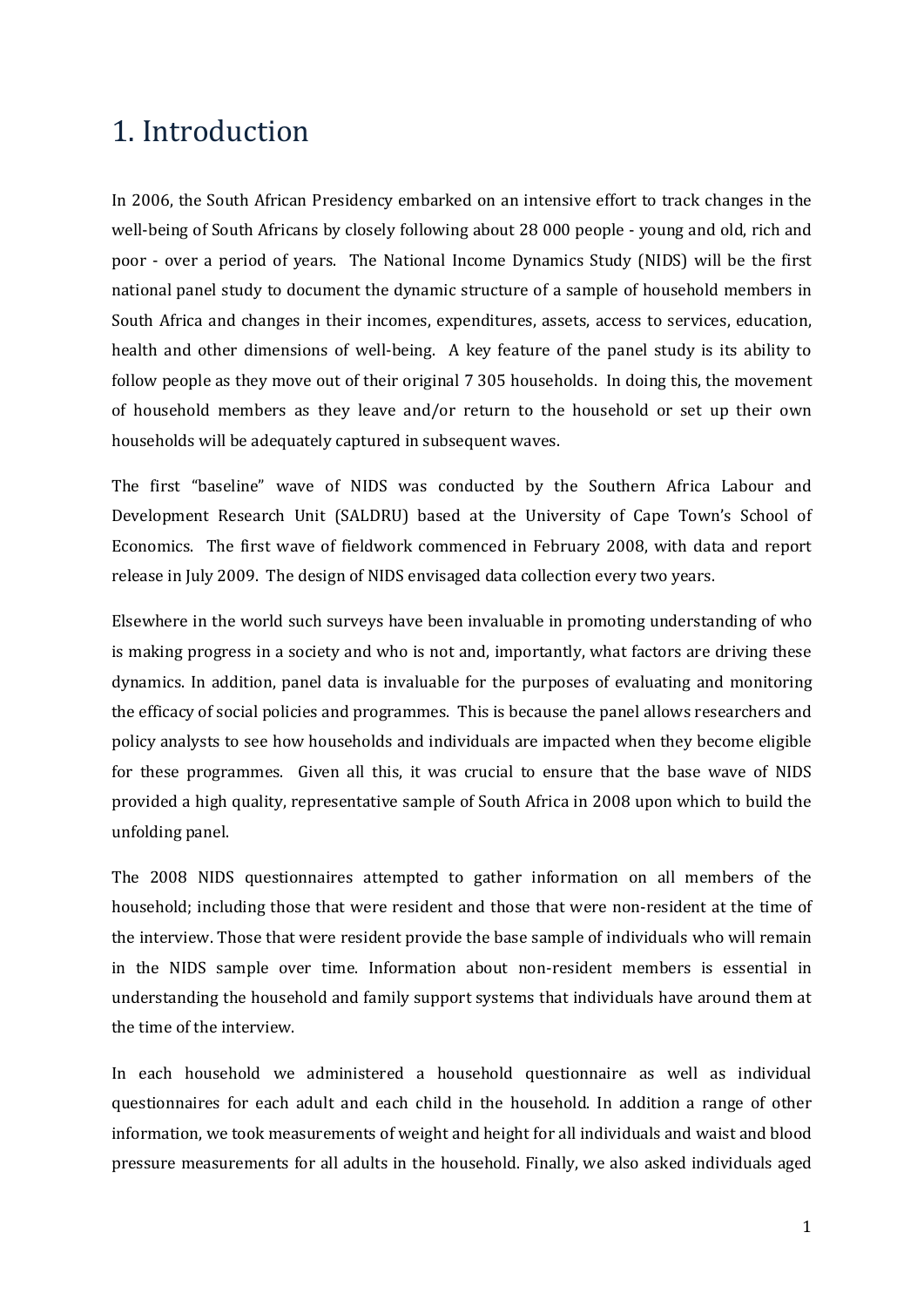12-59 to take a short numeracy (maths) test. Copies of these questionnaires are available on the NIDS website at http://www.nids.uct.ac.za/nidsq.html

This document records the processes during Wave 1 of NIDS. Specifically:

- designing of the questionnaires,
- drawing of the sample,  $\bullet$  .
- data collection including a pre-test phase and the formal fieldwork phase,  $\bullet$
- in-office quality control and data capture,
- resultant response rates and refusal rates,
- derivation of sampling weights for use in the analysis of NIDS,
- ongoing data cleaning and data preparation for the public release of the Wave 1 data, and  $\bullet$
- panel maintenance system that has been set up to prepare the way for the Wave 2  $\bullet$ fieldwork.

This is an overview document and, in parts, it summarises material from more detailed technical papers.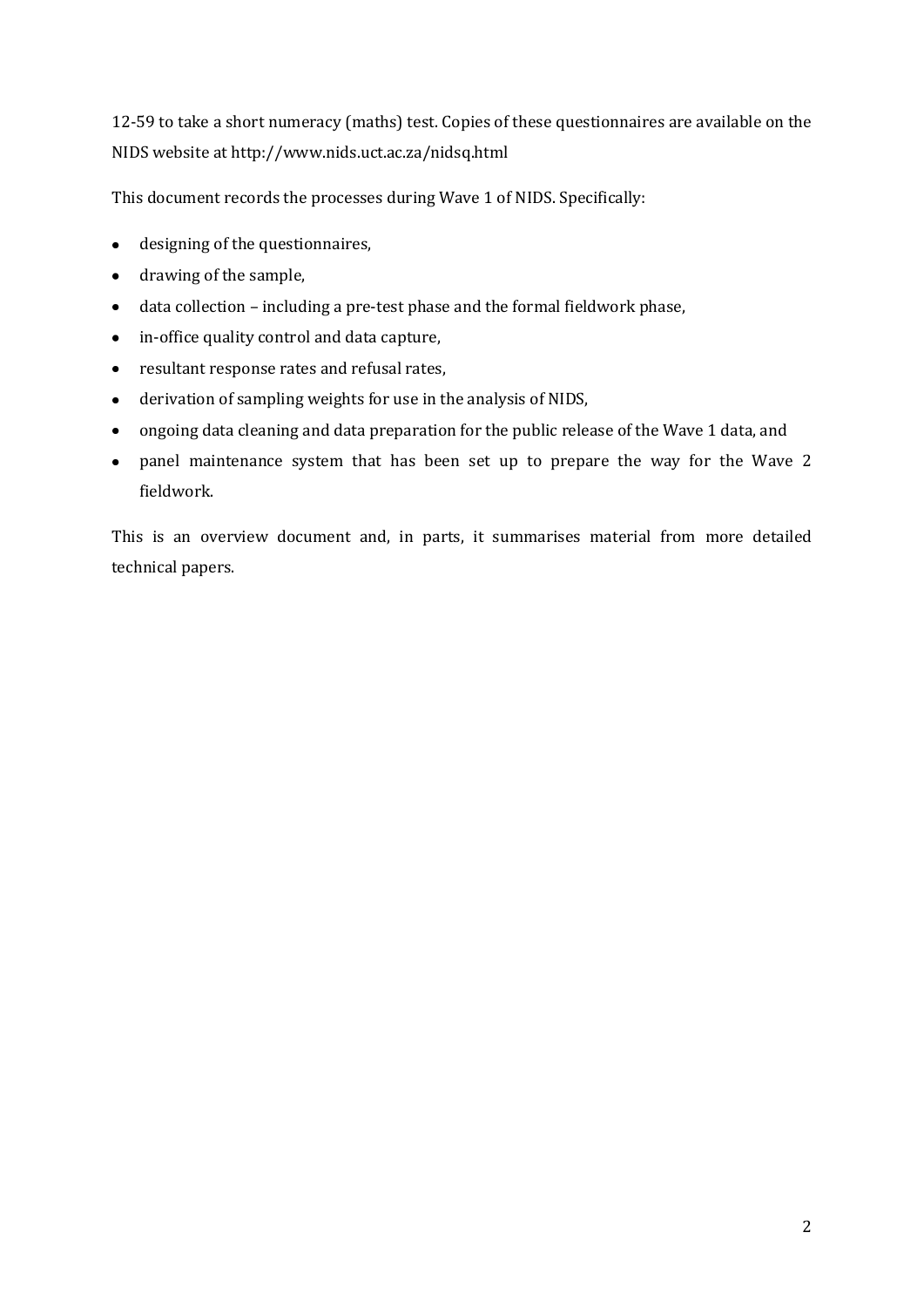## <span id="page-5-0"></span>2. Questionnaire design

From the outset, the purpose of NIDS was to shed light on a number of research questions, namely:

- Wealth creation in terms of income and expenditure dynamics and asset endowments;
- Demographic dynamics as it relates to household composition and migration;
- Social heritage, including education and employment dynamics, the impact of life events (including positive and negative shocks), social capital and intergenerational developments; and
- Access to cash transfers and social services.  $\bullet$

These research questions must be viewed against the backdrop of the key concerns highlighted for the NIDS, which include measuring poverty in South Africa, the need to measure that all South Africans benefit from economic growth and social stability, and the concern that numbers of South Africans might end up being 'socially excluded', left behind or trapped in a 'second economy' where they are unable to benefit from economic opportunity. NIDS should shed light on the circumstances in which South Africans find themselves, how these conditions impact on their ability to improve their well-being and how government policy can play a positive role in these livelihood strategies.

These research questions were the starting point for questionnaire design because, as a minimum requirement, the questionnaires had to ensure that information was gathered that would allow for the measurement of these unfolding dynamics. Eight background papers were commissioned to inform the design of the NIDS questionnaires.1 The authors and the papers are listed in Table 1 below.

l

<sup>1</sup> These papers are available on the NIDS website [\(www.nids.uct.ac.za\)](http://www.nids.uct.ac.za/).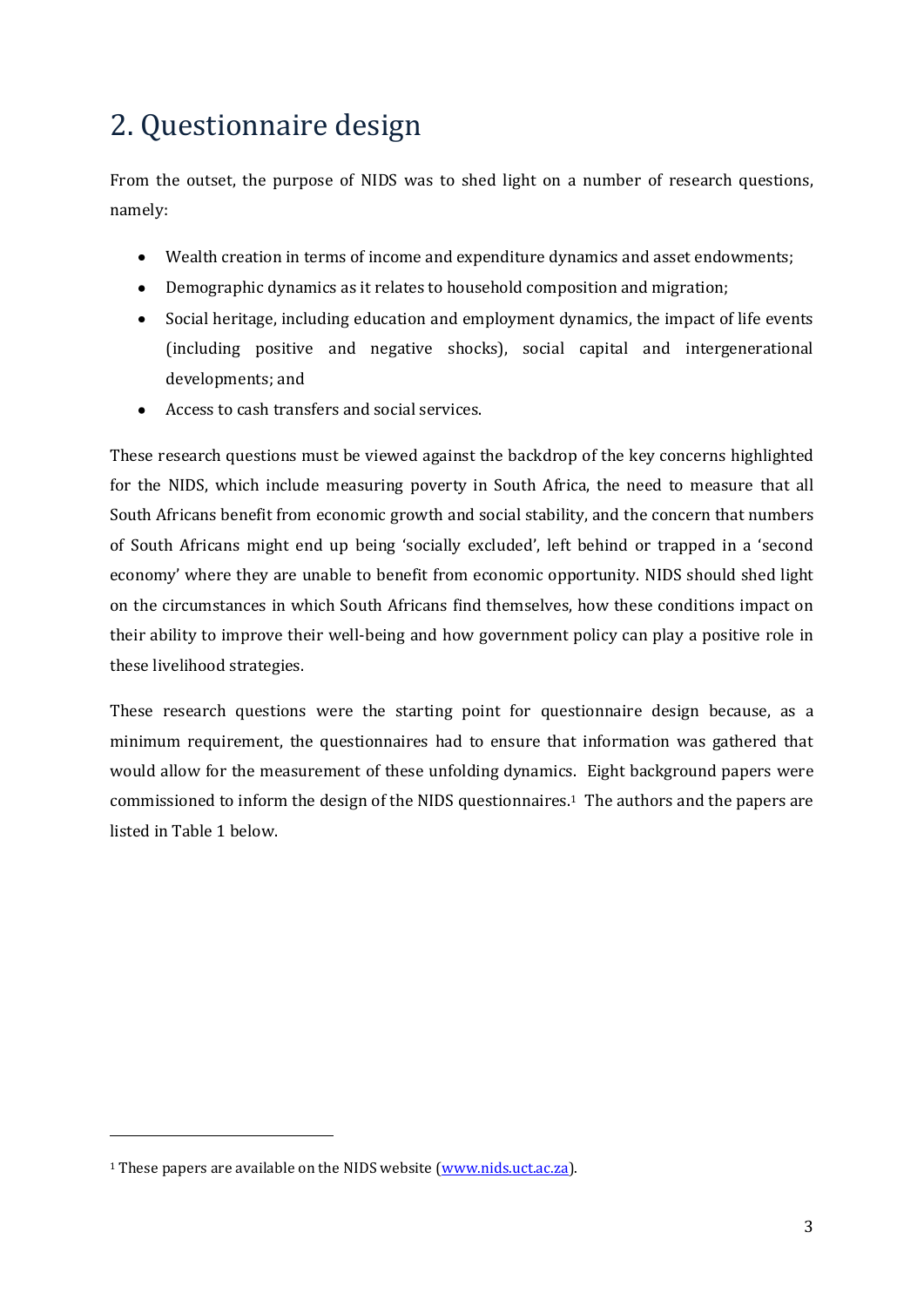| Table 1: Topics & authors of background papers for NIDS questionnaire design workshop |  |  |
|---------------------------------------------------------------------------------------|--|--|
|---------------------------------------------------------------------------------------|--|--|

| Topic                                                | Consultant(s)                    |
|------------------------------------------------------|----------------------------------|
| Agriculture                                          | Beatrice Conradie                |
| Shocks, assets and credit                            | Malcom Keswell and Justine Burns |
| Demography                                           | Tom Moultrie                     |
| Intra-household, social networks and social cohesion | Malcom Keswell and Justine Burns |
| Health                                               | Anne Case & Cally Ardington      |
| Education                                            | Cally Ardington & David Lam      |
| Migration and remittances                            | Daniela Casale & Dori Posel      |
| Quantitative-qualitative integration                 | Andries du Toit                  |

Based on the above papers and a thorough investigation of other panel survey questionnaires, four instruments were developed over the five months February 2007 to June 2007. These included household, adult, child and proxy questionnaires. The questionnaires were designed to take no longer than an hour for the household questionnaire, 45 minutes for the adult questionnaire and between 15 and 20 minutes for the child and proxy questionnaires. Electronic copies of the final questionnaires and the translations can be found at http://www.nids.uct.ac.za/nidsq.html.

Field-testing the draft questionnaire was a two step process. The first stage – "piloting" involved trying out specific modules of the questionnaire on a small number of households to obtain an approximate idea of how well the draft questionnaire worked and how long the modules took to complete. Every section of the questionnaire was piloted by the end of July 2007. Subject area experts participated in some of these pilots. For example, the agriculture module of the household questionnaire was piloted in the rural Eastern Cape under the supervision of David Neves of the Programme for Land and Agrarian Studies at the University of the Western Cape.

Under contract from NIDS a numeracy module was drafted by Professor Patrick Griffin of the Assessment Research Centre at the University of Melbourne. This module was piloted separately and was not included in the pre-test (discussed below). The numeracy module consisted of a set of five integrated tests with each respondent being channelled into the test that matched their level of maths attainment at school or university. This module was piloted in October 2007 at several schools and on university students at UCT. The data (from over 500 respondents) was sent back to Prof Griffin for fine-tuning of the tests. The fifth test (designed for respondents with university level mathematics) was omitted after negative feedback about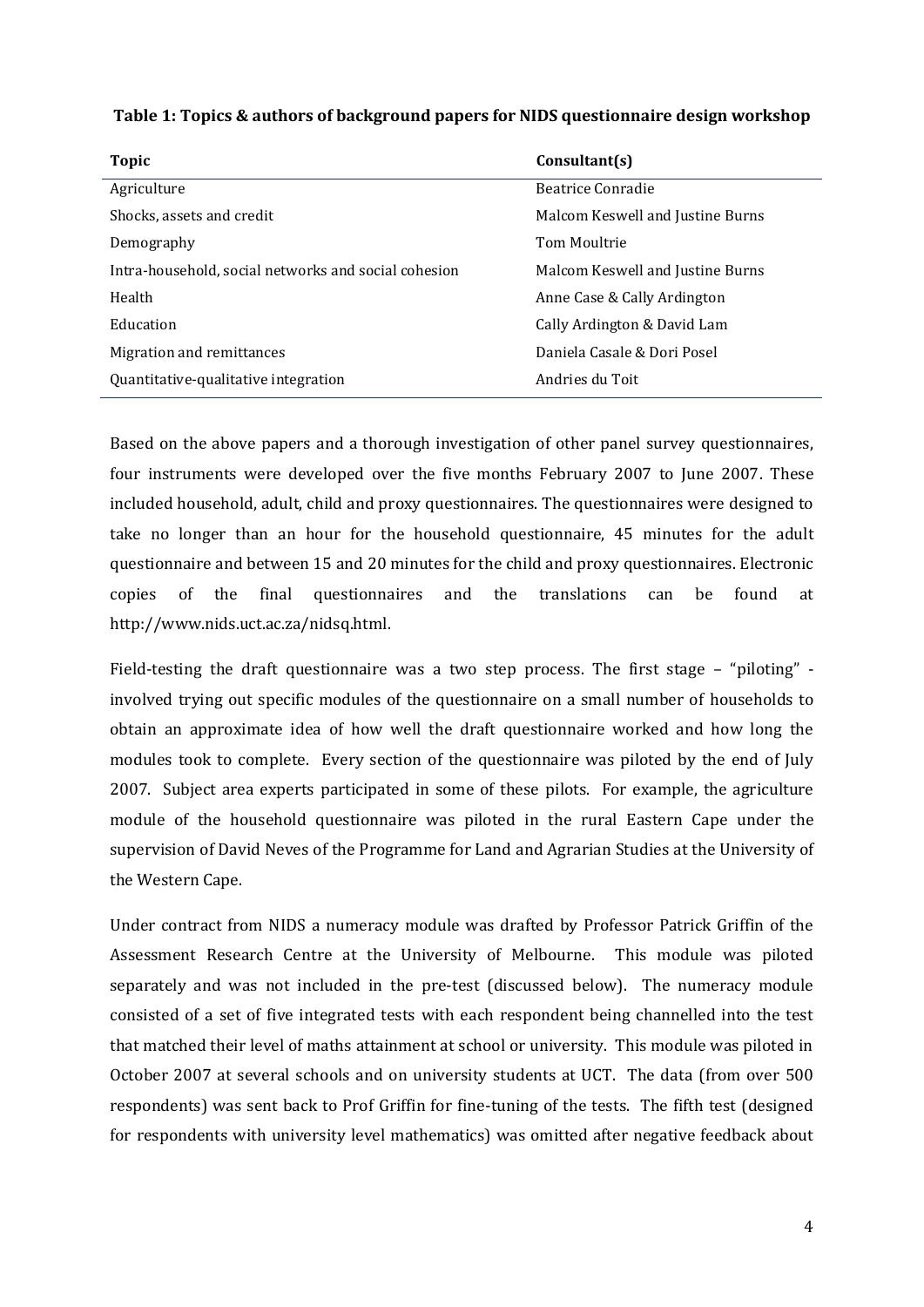the difficulty of the test and a corresponding lack of willingness on the part of respondents to attempt the test.

## <span id="page-7-0"></span>**2.1 Pre-test**

In April 2007 the tender to undertake the fieldwork for the base wave of NIDS was awarded to a field work organisation, Development Research Africa (DRA) in consortium with Take Note Trading.

Eight enumerator areas in Gauteng and KwaZulu-Natal were selected by DRA for the pre-test. These areas included all geographical types (urban formal, urban informal, tribal, rural formal) and at least one area in which we would have expected each South Africa's four race groups to be predominant.

Pre-test training was conducted in Johannesburg from 3 to 7 September 2007 and in Durban from 10 to 14 September 2007. Three field managers and 10 fieldworkers were trained in Johannesburg and 4 field managers and 16 fieldworkers were trained in Durban. Training took place over five days and included members from SALDRU and the fieldwork organisation. All households approached were given an incentive irrespective of participation.

Debriefing sessions with field managers and a sample of fieldworkers were undertaken in October 2007. This proved to be an enormously useful engagement. The NIDS team benefited a great deal from hearing directly from the field teams. The fieldworkers and field managers also appreciated the opportunity to feed back into the design of the questionnaire and to highlight issues that had caused frustration in the field.

The key issues that were highlighted during the debriefings were:

- The time taken to administer the questionnaires was not outside of the critical ranges that the NIDS team had set. However, the length of the questionnaires still seemed to cause respondent fatigue in higher income areas;
- The field teams had not anticipated how difficult it would be to locate every member of the household and had not planned as well as they should have (e.g. by visiting every household on the first two days of the field period to make appointments for later in the week);
- Respondents had become very suspicious when asked about their ownership of jewellery and firearms;
- The field teams felt that photographing the dwelling units had made respondents unnecessarily suspicious;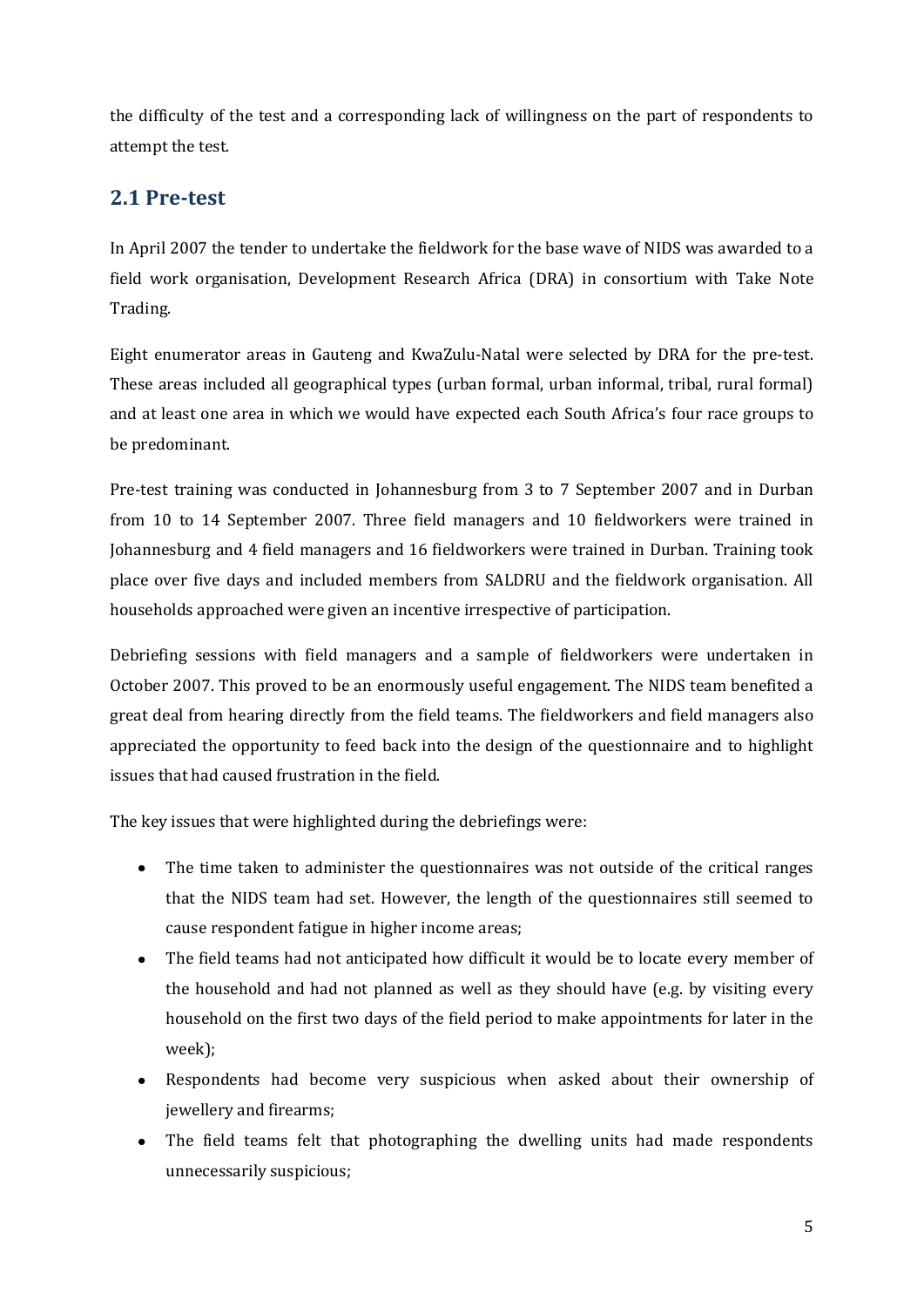- Fieldworkers needed additional training on how to communicate that respondents' information would be kept confidential;
- Field managers felt that they had not been able to give enough time to quality control in the field because they were often conducting interviews themselves; and
- Field teams were working in different ways with many teams making use of two interviewers for a single respondent, which was inefficient.

A total of 159 households were interviewed at 192 dwelling units. Response rates during the pre-test were very high. The details are reported in Table 2 below.

| EA                                                          | <b>Number hhs</b><br>visited | <b>Refusals</b>  | No-one at home   | <b>Total hhs</b><br>completed |
|-------------------------------------------------------------|------------------------------|------------------|------------------|-------------------------------|
| Gauteng Urban Informal                                      | 24                           | 0                | 2                | 22                            |
| Gauteng Urban Formal<br>(Predominantly African)             | 24                           | 2                | $\boldsymbol{0}$ | 22                            |
| Gauteng Urban Formal<br>(Predominantly Coloured)            | 24                           | 3                | $\boldsymbol{0}$ | 21                            |
| North West Rural Formal                                     | 24                           | 3                | $\boldsymbol{0}$ | 21                            |
| KwaZulu-Natal (KZN)<br>Tribal                               | 24                           | $\mathbf{1}$     | $\boldsymbol{0}$ | 23                            |
| <b>KZN</b> Tribal                                           | 24                           | $\boldsymbol{0}$ | 1                | 23                            |
| <b>KZN Urban Formal</b><br>(Predominantly)<br>Indian/Asian) | 29                           | 12               | 2                | 15                            |
| <b>KZN Urban Formal</b><br>(Predominantly White)            | 24                           | 12               | 0                | 12                            |

#### **Table 2: A breakdown of pre-test sampling and refusals**

*Note: The reason for 29 households being attempted in one PSU was that the study methodology requires the field team to interview all households residing at the 24 selected dwelling units and a large number of dwelling units contained more than one household.*

The pre-test highlighted the fact that insufficient quality control was being done in the field. This issue was discussed with the fieldwork organisation and the parties agreed on what would be expected during the main study. In addition, supplementary funding was allocated to regional quality control in the budget for the main study.

NIDS quality control and office coding (of geo-referenced variables and occupation and sector variables) ran smoothly. Post-graduate students were hired to do these tasks and this proved to work well. The students were sufficiently interested in the material to be motivated to crosscheck information across different questionnaires from the same household. Quality control took longer than expected – and thus cost more than anticipated – and new assumptions about time and cost could thus be built into the plans for the main study.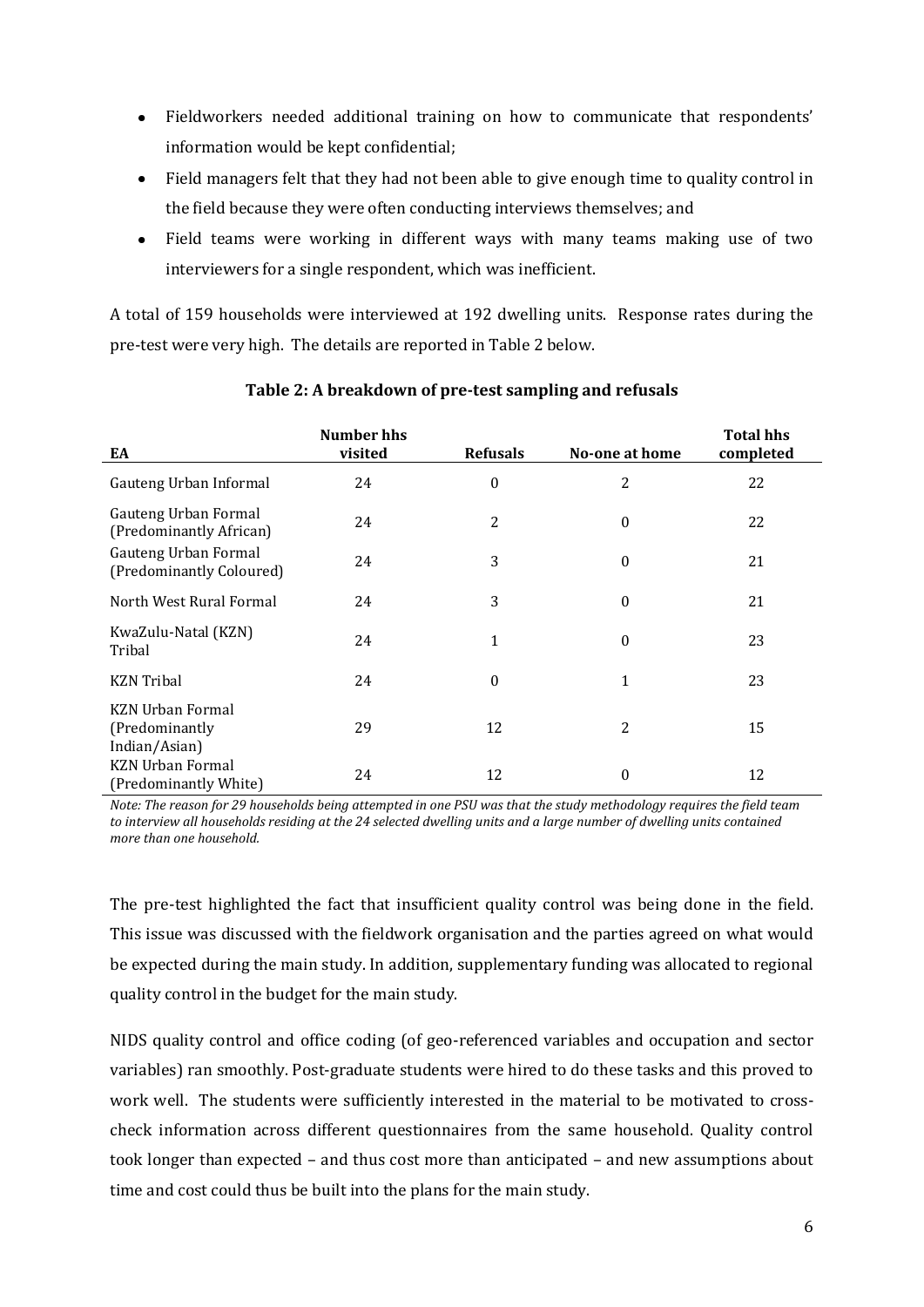Students were also hired to perform data capture. This proved less successful than hoped. The students worked more slowly and less accurately than expected. In addition, students were often unwilling to sign up for long shifts which created additional problems given the nature of the work. It was agreed that for the main study NIDS would hire a core team of full-time data capturers that would be supplemented by part-time students.

### <span id="page-9-0"></span>**2.2 Finalisation of the questionnaires**

Changes to the questionnaire were made in the light of the findings of the pre-test and feedback from members of the Steering Committee. The major changes made were a substantial shortening of the agricultural module and the removal of the modules on remittances sent and received from the household questionnaire as this information was captured in the adult questionnaire.

The labour market module in the pre-test version of the adult questionnaire would not generate a nuanced picture of the roles of the labour market in South African livelihood activities but the price of replicating the new Stats SA labour force survey was too high. In response to this, a completely redesigned labour market module was developed and piloted. Furthermore, there was concern that the mental health module, which was based on the General Health Questionnaire- 12 Items (GHQ12), was too tightly focused on psychiatric categories rather than measuring general mental state. The latter seemed more appropriate for the NIDS as a correlate of livelihood strategies and behaviour. We sought the advice of selected members of our technical committee and replaced the GHQ12 module with CES-D 10 (Centre for Epidemiologic Studies Short Depression Scale). This module has been used in many population studies and was developed as a screen to identify general depression.

Finally, the questions on firearms and jewellery were removed from the questionnaire as these had heightened suspicion during the pre-test.

## <span id="page-9-1"></span>**2.3 Translation**

For the pre-test, it was agreed that we would translate the questionnaire into languages spoken by at least 10% of the population in either Gauteng or KwaZulu-Natal. Upon consultation with the fieldwork organisation, it was decided that the questionnaires be translated into Afrikaans, isiZulu and SeSotho. The fieldwork organisation provided the translation service for the pretest.

NIDS took the view that it would be preferable for a professional company to undertake the translation of the questionnaires and documentation for the main study. This included the four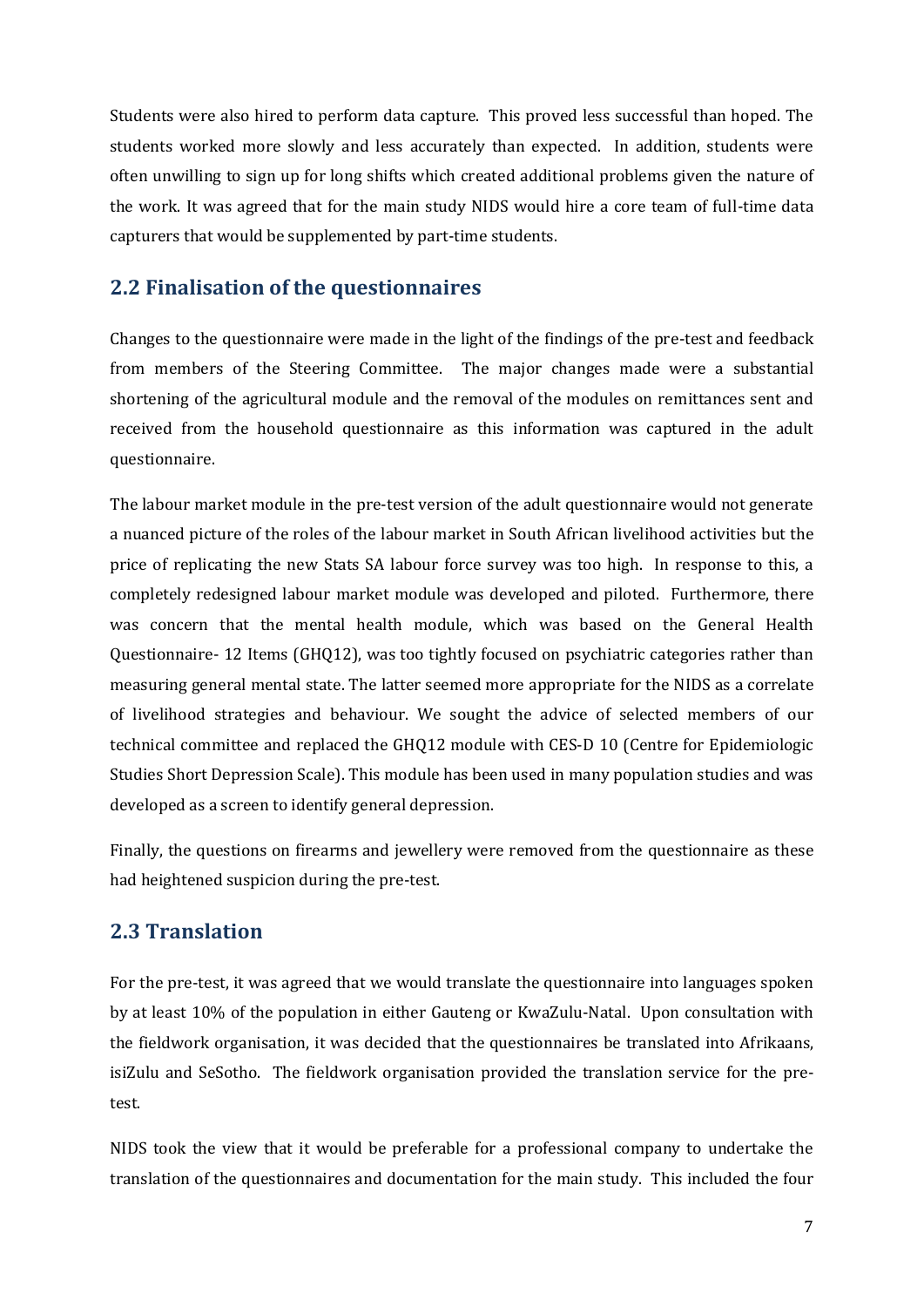questionnaires, the four numeracy tests, the health information sheet, the consent form, access letter and informational pamphlet. In total then, we required 12 different documents in each of the 11 languages.

For the publicity campaign, information letters and pamphlets in the dominant language(s) of each PSU were distributed. For the fieldwork itself the strategy was to ensure that questionnaires could be administered to individuals in their language of preference, while the fieldworker completed an English set of questionnaires. The cover sheet of each questionnaire recorded the language that was used in the interview.

### <span id="page-10-0"></span>**2.4 Ethics Approval**

The Ethics Committee of the University of Cape Town operates through a set of faculty committees who then report on their work to the Senate Ethics Committee. In line with this, the Commerce Faculty Ethics Committee is the primary interface for ethical approval for NIDS. Before the pre-test, this committee assessed the informed consent forms and procedures, the pre-test questionnaires, proposed fieldwork procedures and confidentiality plans within the NIDS office. Provisional approval for the pre-test was granted. This approval allowed the pretest to proceed.

Following the pre-test a cover letter, a completed faculty application document along with the final questionnaires and all accompanying NIDS documentation were submitted to the Commerce Faculty Ethics Committee in support of an application for formal ethical approval for Wave 1 of NIDS. The committee was satisfied that all human subject issues had been appropriately addressed and therefore granted ethical approval for the Wave 1 questionnaire and study protocols.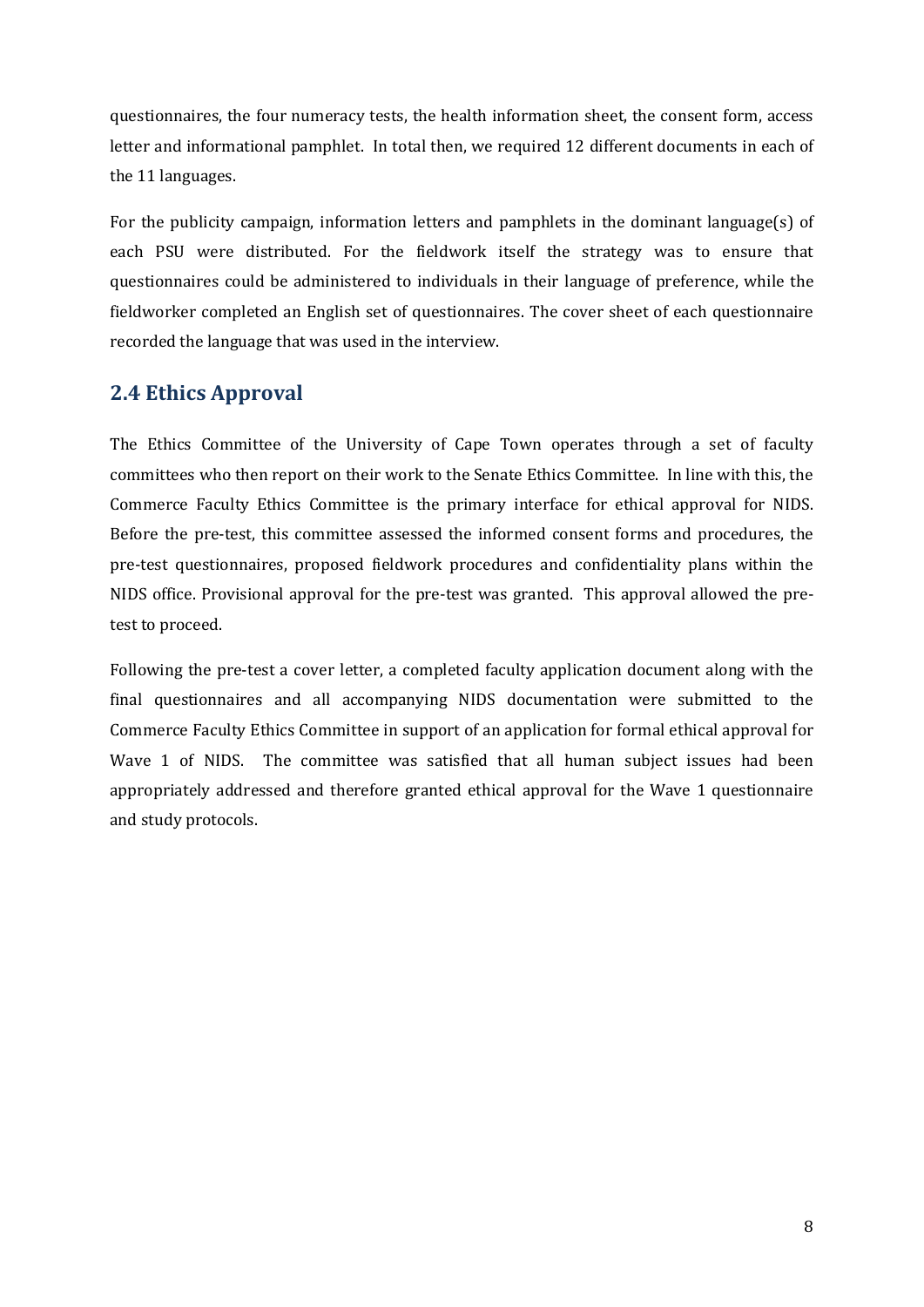## <span id="page-11-0"></span>3. Sample Design

### <span id="page-11-1"></span>**3.1 Sampling frame**

A stratified, two-stage cluster sample design was employed in sampling the households to be included in the base wave. In the first stage, 400 Primary Sampling Units (PSUs) <sup>2</sup> were selected from Stats SA's 2003 Master Sample of 3000 PSUs. This Master Sample was the sample used by Stats SA for its Labour Force Surveys and General Household Surveys between 2004 and 2007 and for the 2005/06 Income and Expenditure Survey. Each of these surveys was conducted on non-overlapping samples drawn within each PSU.

The target population for NIDS was private households in all nine provinces of South Africa and residents in workers' hostels, convents and monasteries. The frame excludes other collective living quarters such as students' hostels, old age homes, hospitals, prisons and military barracks.

The sample of PSUs for NIDS is a subset of the Master Sample. The explicit strata in the Master Sample are the 53 district councils (DCs). The sample was proportionally allocated to the strata based on the Master Sample DC PSU allocation and 400 PSUs were randomly selected within strata. It should be noted that the sample was not designed to be representative at provincial level, implying that analysis of the results at province level is not recommended.

## <span id="page-11-2"></span>**3.2 Sample of dwelling units**

l

At the time that the Master Sample was compiled, 8 non-overlapping samples of dwelling units were systematically drawn within each PSU. Each of these samples is called a "cluster" by Stats SA. These clusters were then allocated to the various household surveys that were conducted by Stats SA between 2004 and 2007. However, two clusters in each PSU were never used by Stats SA and these were allocated to NIDS.

Tables 3 and 4 compare the distribution of the PSUs that are in the NIDS sample against those that are in the Master Sample. It can be seen from both tables that the sample spread per

<sup>2</sup> A PSU is defined as a geographical area that consists of at least one Enumeration Area (EA) or several EAs from the 2001 Census, when the originally selected EA was found to have less than 74 households. In some cases it has been necessary to add EAs to the original EA to meet the requirement of a minimum of 74 households per PSU. The EA or EAs added to the original EA has to be of the same settlement type as the original EA. An EA is the smallest portion of land that the country was demarcated into for the purpose of Census enumeration.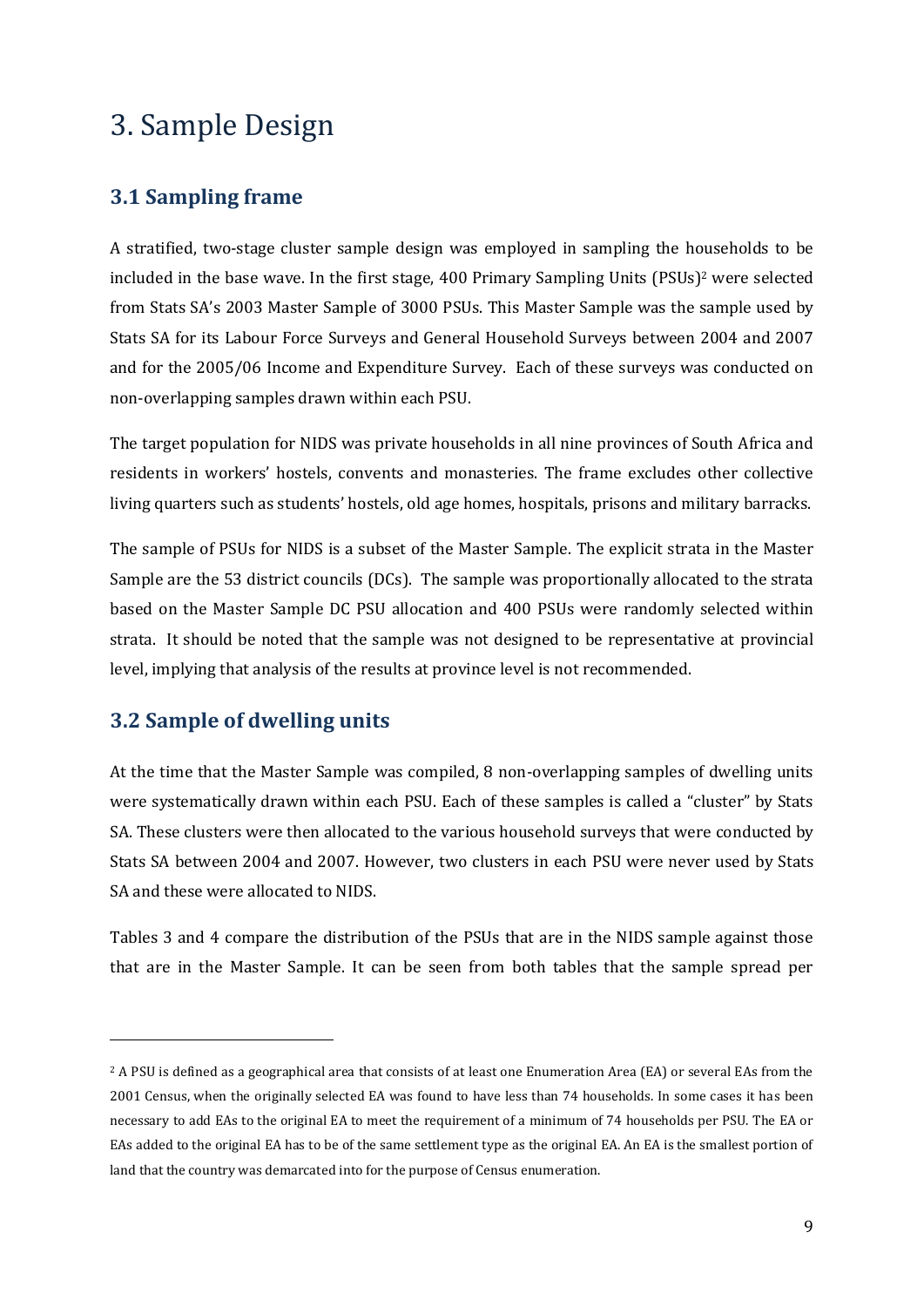province and per geography type is quite similar between the two samples. Thus the selected sample was deemed satisfactory in this regard.

|                   | <b>NIDS Sample</b> |         | <b>Master Sample</b> |         |
|-------------------|--------------------|---------|----------------------|---------|
| Province          | Frequency          | Percent | Frequency            | Percent |
| Western Cape      | 52                 | 13.0    | 385                  | 12.8    |
| Eastern cape      | 53                 | 13.3    | 396                  | 13.2    |
| Northern Cape     | 27                 | 6.8     | 207                  | 6.9     |
| <b>Free State</b> | 31                 | 7.8     | 245                  | 8.2     |
| KwaZulu-Natal     | 86                 | 21.5    | 640                  | 21.3    |
| North West        | 35                 | 8.8     | 259                  | 8.6     |
| Gauteng           | 48                 | 12.0    | 353                  | 11.8    |
| Mpumalanga        | 30                 | 7.5     | 233                  | 7.8     |
| Limpopo           | 38                 | 9.5     | 282                  | 9.4     |
| <b>RSA</b>        | 400                | 100     | 3000                 | 100     |

#### **Table 3: Comparing the distribution of the PSUs per province**

#### **Table 4: Comparing the distribution of the PSUs per geography type**

|                       | <b>NIDS</b> Sample |                | <b>Master Sample</b> |         |
|-----------------------|--------------------|----------------|----------------------|---------|
| <b>Geography Type</b> | Frequency          | <b>Percent</b> | Frequency            | Percent |
| Farms                 | 49                 | 12.3           | 310                  | 10.3    |
| Tribal                | 131                | 32.8           | 957                  | 31.9    |
| Urban Formal          | 194                | 48.5           | 1535                 | 51.2    |
| Urban Informal        | 26                 | 6.5            | 198                  | 6.6     |
| <b>RSA</b>            | 400                | 100            | 3000                 | 100     |

It was sometimes necessary to re-list a PSU when the situation on the ground had drastically changed to an extent that the information recorded on the listing books no longer reflected the situation on the ground. In these cases, the PSU was re-listed and a new sample of dwelling units selected. However, the downside of re-listing a PSU is that the chance of sample overlap with dwelling units that are in other surveys is increased. The extent of this overlap cannot be quantified as the lists are no longer comparable. There is anecdotal evidence that sample overlap might have occurred in some PSUs.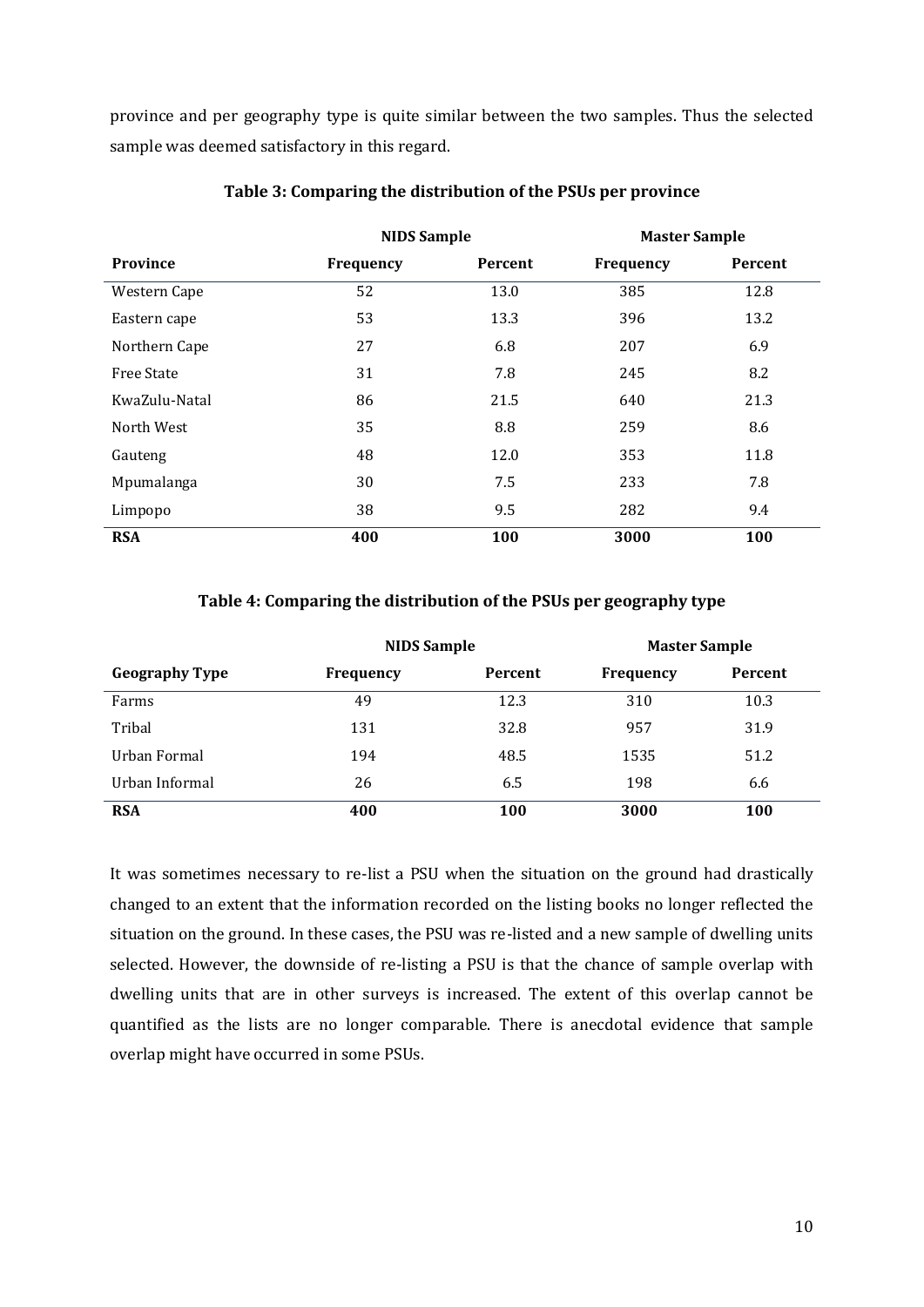### <span id="page-13-0"></span>**3.3 Individual respondent selection**

Fieldworkers were instructed to interview all households living at the selected address/dwelling unit. If they found that the dwelling unit was vacant or the dwelling no longer existed they were not permitted to substitute the dwelling unit but recorded this information on the household control sheet.

The household control sheet is a two page form. This form was completed for every dwelling unit that was selected in the study, regardless of whether or not a successful interview was conducted. Where more than one household resided at the selected dwelling unit, a separate household control sheet was completed for every household and they were treated in the data as separate units. In order to qualify as separate households they should not share resources or food. Lodgers and live-in domestic workers were considered separate households.

All resident household members at selected dwelling units were included in the NIDS panel, providing that at least one person in the household agreed to participate in the study. The household roster in the household questionnaire was used to identify potential participants in the study. Firstly, respondents were asked to list all individuals that have lived under this "roof" or within the same compound/homestead at least 15 days during the last 12 months OR who arrived in the last 15 days and this was now their usual residence. In addition the persons listed should share food from a common 'pot' and share resources from a common resource pool. All those listed on the household roster are considered household members.

All *resident* household members became NIDS sample members. In addition, non-resident members that were "out of scope" at the time of the survey also became NIDS sample members. Out-of-scope household members were those living in institutions (such as boarding school hostels, halls of residence, prisons or hospitals) which were not part of the sampling frame. These individuals had a zero probability of selection at their usual place of residence and were thus included in the NIDS sample as part of the household that had listed them as non-resident members. These two groups constitute the permanent sample members (PSMs) and should have had an individual questionnaire (adult, child or proxy) completed for them. These individuals are PSMs even if they refused to be interviewed in the base wave.

An initial sample of 9600 dwelling units was drawn with the expectation of realizing 8000 successful interviews. However, during the initial round of fieldwork for Wave 1 we did not achieve the target number of households. Therefore we went back to the field to attempt to overturn refusals in 48 PSUs and to visit 24 new dwelling units in 32 of these areas. Stats SA drew an additional 24 dwelling units from their Master Sample in predominantly White and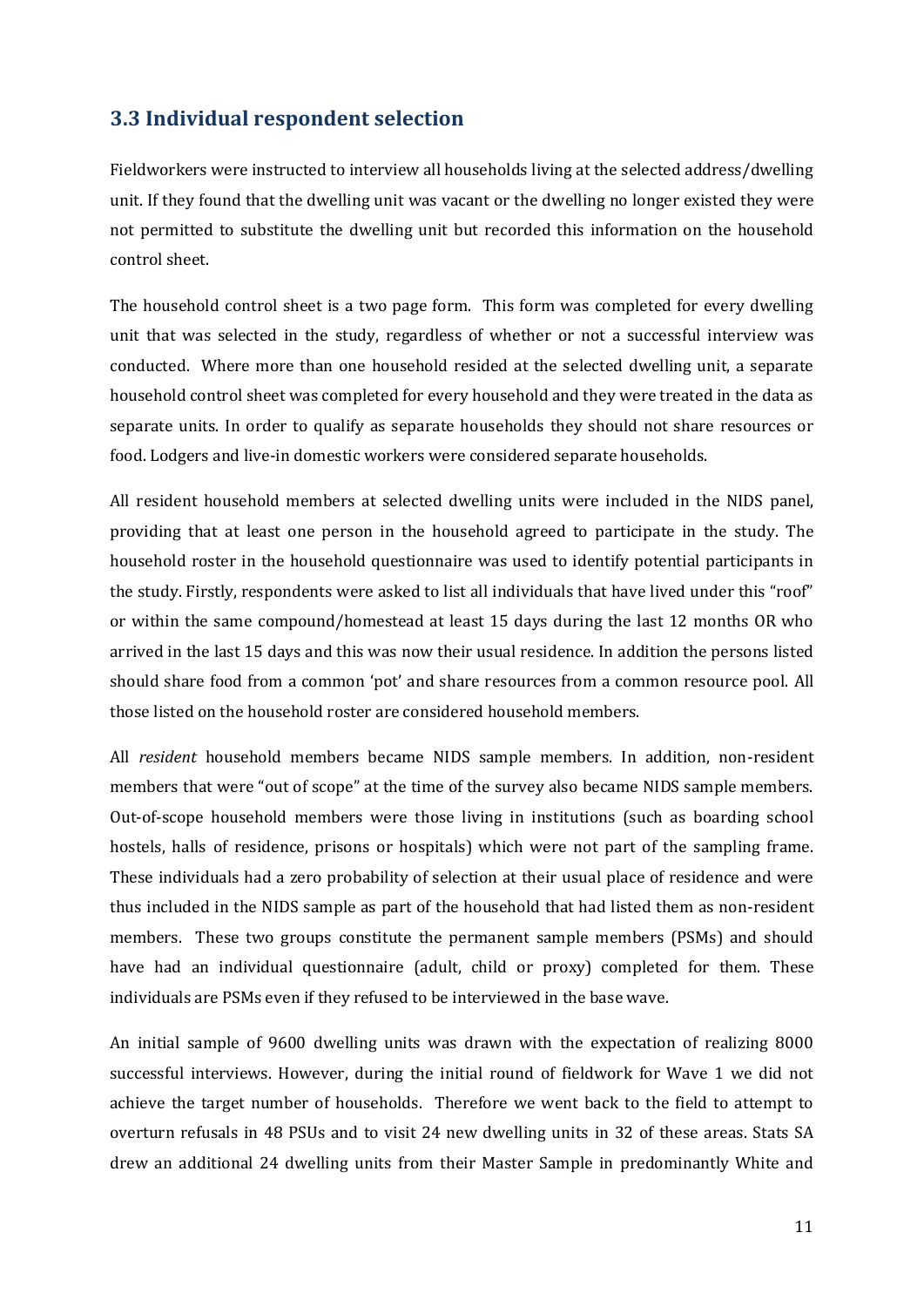Asian PSUs in order to improve representation of these population groups in the data. This exercise became known as Phase 2 and is discussed in the next chapter.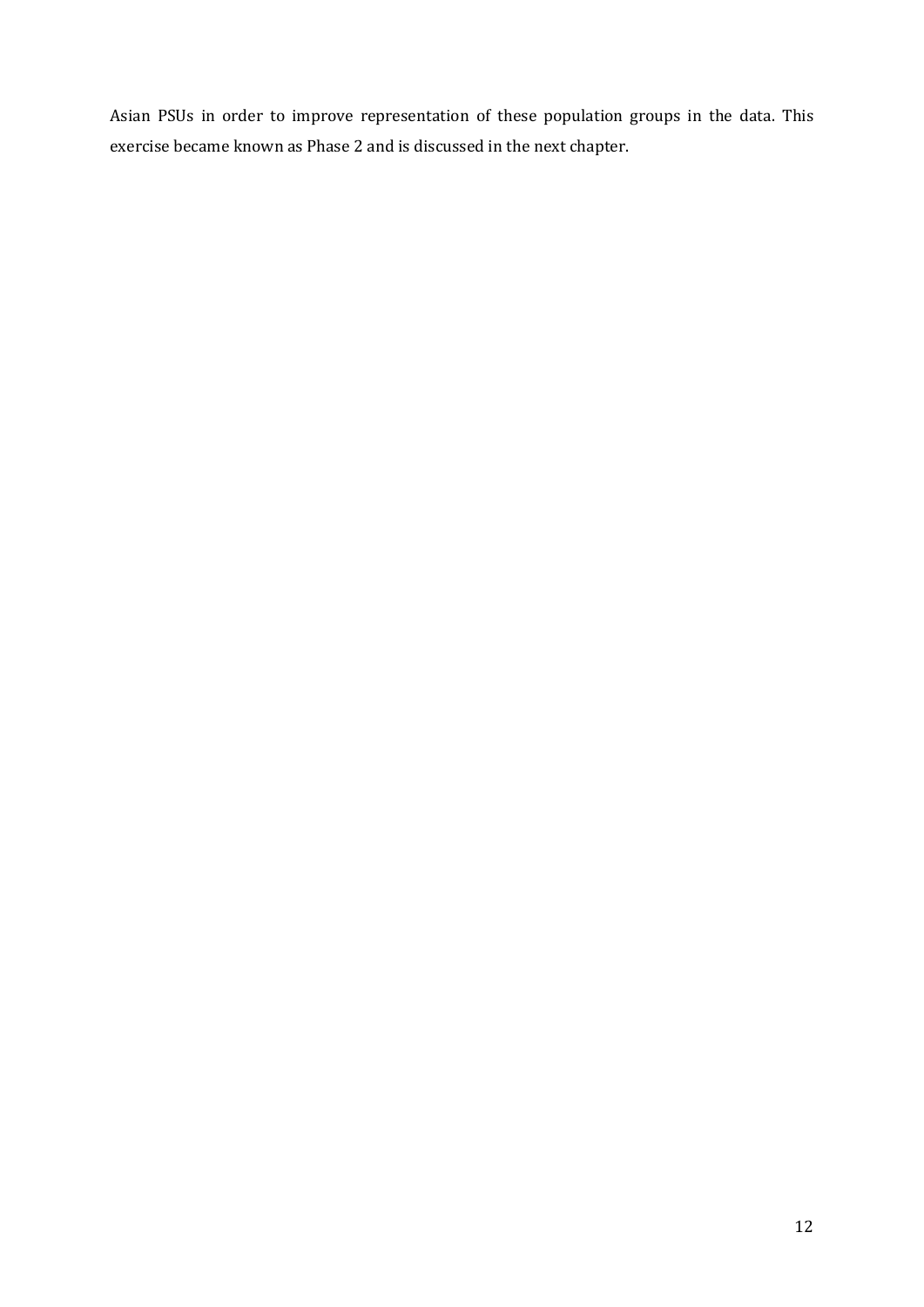## <span id="page-15-0"></span>4. Wave 1 Data collection

#### <span id="page-15-1"></span>**4.1 Publicity and pre-notification of selected households**

During discussions with Stats SA during the latter part of 2007, it was proposed that Stats SA should play an active role in the publicity campaign for the base wave. Since Stats SA's Labour Force Survey, General Household Survey and Income and Expenditure Survey had all been conducted in these same areas it was agreed that the nine Stats SA provincial co-ordinators would identify freelance fieldworkers that had experience in conducting publicity campaigns for use in the NIDS PSUs. These publicity officers would be employed directly by the fieldwork organisation for the duration of the publicity campaign. Stats SA provided a trainer who trained the 40 freelance publicity officers in Johannesburg on 10 and 11 January 2008.

Publicity was then conducted over a ten day period with each publicity officer doing an average of one PSU per day. These publicity officers were responsible for updating the listings, making contact with police, community leaders and "gatekeepers" in the area and dropping off NIDS brochures at every selected dwelling unit.

The quality of the publicity campaign seems to have been variable, with some publicity officers doing an excellent job while others seem to have done very little. Monitoring the quality of the work was very difficult since the publicity officers worked alone.

In advance of fieldwork a publicity campaign in the media was undertaken. NIDS staff did interviews for SABC news, community radio stations and newspaper articles were published.

### <span id="page-15-2"></span>**4.2 Wave 1 Fieldworker Training**

Wave 1 fieldwork commenced with training in Durban in the last week of January 2008. Fieldwork began in one region at a time in order for any teething problems to be contained and remedied within a specific region before moving on.

Training of about 150 fieldworkers took place at the 4 regional offices, namely Durban, Johannesburg, Port Elizabeth and Cape Town. The schedule is shown in Table 5 below. The use of centralised training venues reduced travel by NIDS team members for training. It also allowed for a larger number of fieldworkers in field for a shorter period of time. In the planning phases this was thought to be the best model. Lessons learned in the field suggested that fewer, topquality fieldworkers staying in field for a longer period of time would be a better option. Managing fewer teams at any one time reduces the logistical burden on the fieldwork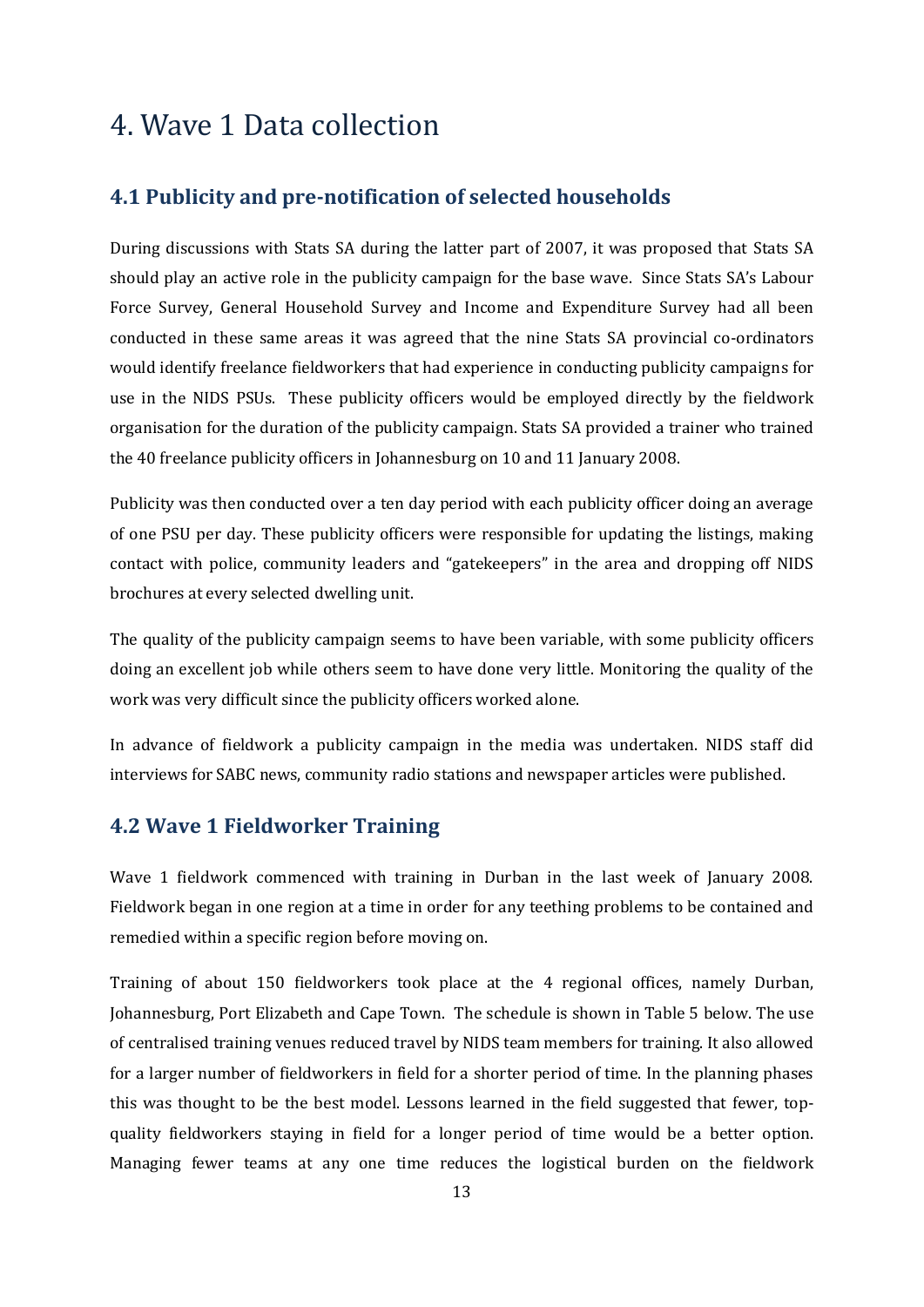organisation and allows for tighter supervision of teams. This model will be used in subsequent waves.

The presence of 4 regional points as opposed to 9 provincial points expedited a direct NIDS presence in all phases of quality control. It also reduced transport costs for questionnaire delivery and was intended to keep tighter controls and ensure timeous delivery of completed questionnaires to NIDS.

The first week in each regional office consisted of a full week of training conducted jointly by NIDS and DRA staff. Both of the NIDS PIs, the project manager, one data manager and the NIDS post-doctoral fellow were intensively involved in training. Each fieldworker was given a package containing a training manual, copies of all letters and publicity information and two complete sets of questionnaires to be used for training and annotated for the field. Daily tests were held and marks were recorded in order to allow the fieldwork organisation to assess the quality of all fieldworkers. A qualified nurse assisted with the anthropometric training and a special training session was organised at which measurements were taken of babies and young children.

During week 2, the KwaZulu-Natal field teams went out to complete 1 PSU per team while training continued in Gauteng. During week 3, the NIDS data quality manager trained the fieldwork organisation office staff on in-office quality control (QC) and data editing protocols. The KwaZulu-Natal field teams were then given a one day refresher training session on problems that had been picked up on during quality control. The same process was followed for Gauteng, with teams going out during week 3 and quality control training and feedback occurring in week 4. The Port Elizabeth office QC staff were trained in Durban. The fieldwork organisation elected to train the Cape Town QC staff themselves by sending the fieldwork coordinator from Durban to Cape Town in week 8.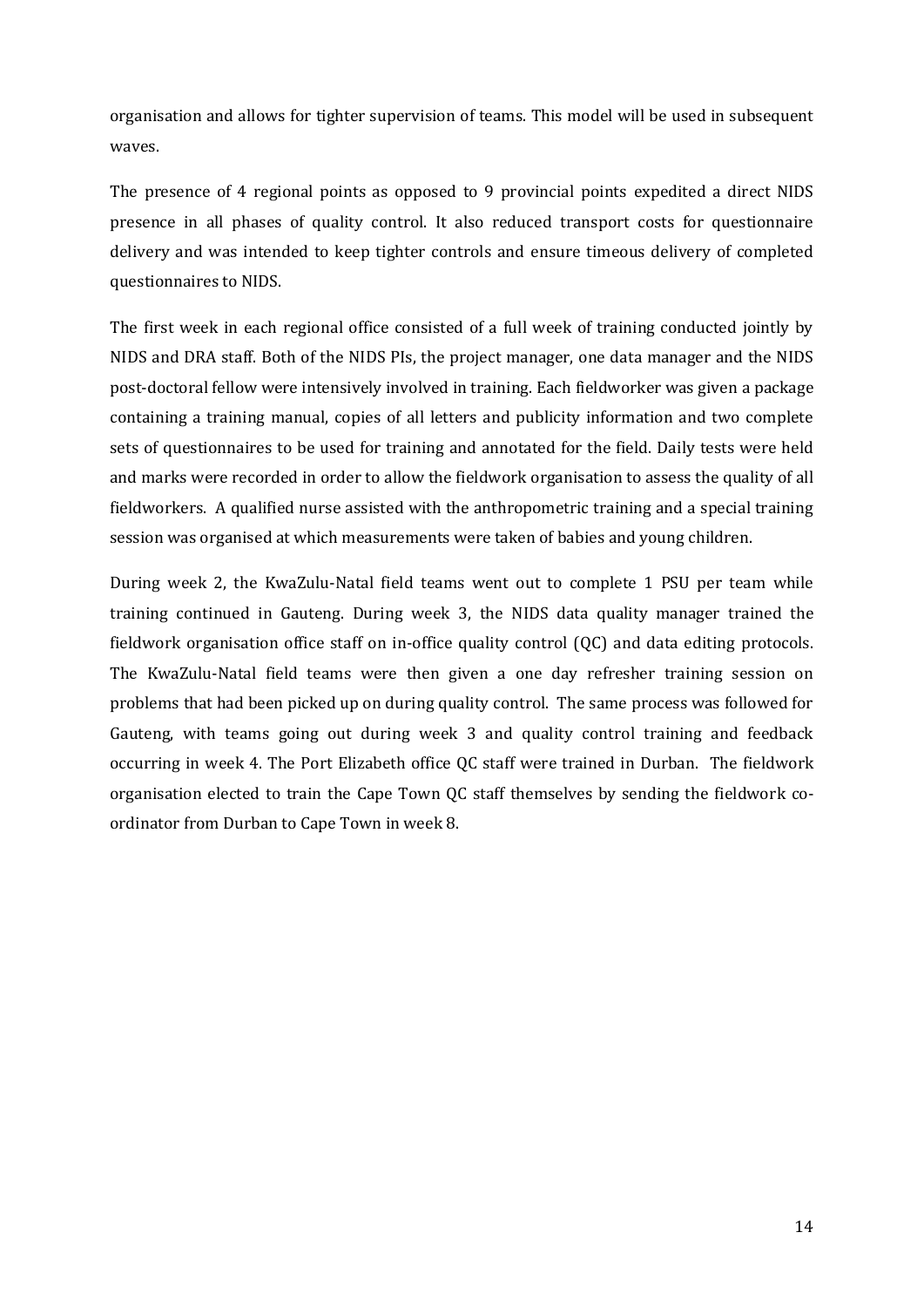| <b>Province</b>   | # of PSUs | # of Teams | <b>Training sessions</b> | Week                |
|-------------------|-----------|------------|--------------------------|---------------------|
| Kwa Zulu-Natal    | 86        | 11         | Session 1                | $1(28 \text{ Jan})$ |
| Gauteng           | 48        | 7          | Session 2                | 2 (4 Feb)           |
| Mpumalanga        | 30        | 5          | Session 2                | 2                   |
| Limpopo           | 38        | 9          | Session 2                | 2                   |
| <b>Free State</b> | 31        | 5          | Session 2                | 2                   |
| North West        | 35        | 5          | Session 2                | 2                   |
| Eastern Cape*     | 53        | 5          | Session 3                | 5 (25 Feb)          |
| Northern Cape     | 27        | 3          | Session 3                | 5                   |
| Western Cape      | 52        | 10         | Session 4                | 6 (3 Mar)           |
|                   | 400       | 60         | <b>4 Sessions</b>        | 6 weeks             |

#### **Table 5: Fieldworker training dates**

*\*One team was trained in KZN*

As with the pre-test, once fieldwork in each PSU was complete, the bundles of questionnaires for each household in the PSU were sent to the fieldwork organisation regional office for internal quality control. Once the quality was deemed satisfactory, the completed household bundles were couriered to the NIDS offices at SALDRU for another round of quality control, coding and data capture. We will describe these NIDS office processes in detail later in this chapter.

#### <span id="page-17-0"></span>**4.3 Wave 1 Fieldwork**

#### <span id="page-17-1"></span>*4.3.1 Phase 1*

As part of their bid, DRA proposed the fieldwork model that distributed the work load across four regions rather than 9 provinces. This made use of their established regional system which aggregated the provinces into 4 regions. Logistics associated with the fieldwork for Wave 1 were coordinated from these regions.

Fieldwork teams consisted of a fieldwork manager and between three and four fieldworkers. Field managers were responsible for identifying the correct dwelling unit to be approached based on the listing, introducing fieldworkers to households and taking GPS co-ordinates for all selected dwelling units. Field managers also co-ordinated the use of anthropometric equipment within a PSU. Each field team spent 5 days in a PSU. In that time they were meant to identify each of the selected dwelling units, interview all respondents and over turn refusals. In the case of non-response, the fieldworker had to visit the dwelling unit three different times on three different days before it was accepted as a non-response, i.e. no one at home. Overturning soft refusals was also the responsibility of the field manager.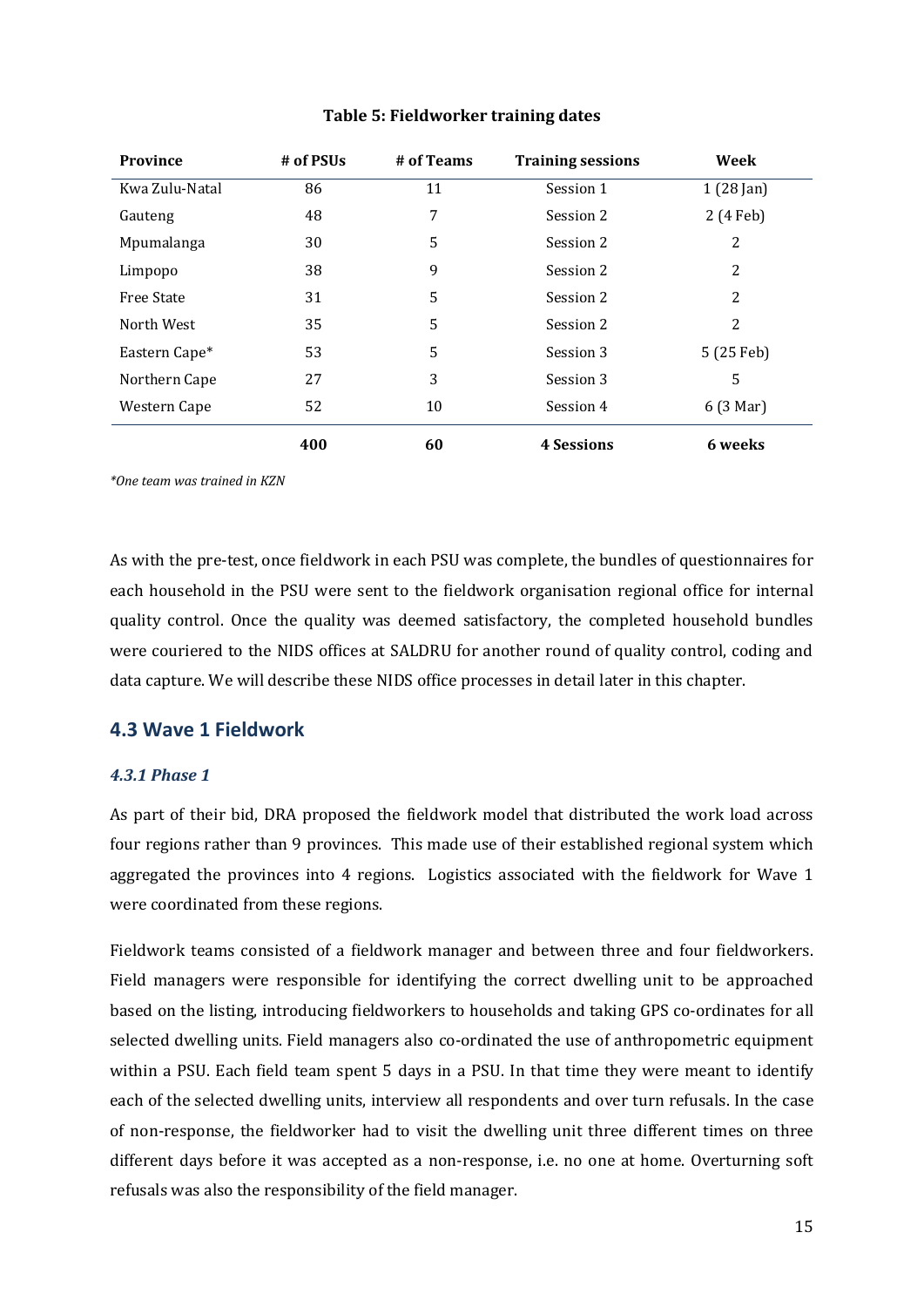Based on advice from the Stats SA representative on the Steering Committee, wherever possible households and fieldworkers were matched based on language and race. Due to the insufficient number of fieldworkers trained it was not always possible to match fieldworkers to households in this way. There is some evidence that potential respondents did not respond well to fieldworkers who could not speak their language or who were from a different population group and therefore the response rates were negatively affected. For anthropometric measurements only women were allowed to measure women.

As per the training timetable presented above, the fieldwork began in early February 2008. It was initially scheduled to be complete in May, although NIDS had always built in June as a potential spill-over month. However, there were even more delays than envisaged and fieldwork for the first phase was only completed in July 2008. The completion of an initial round of fieldwork in all PSUs resulted in about 6500 successful households from the 9600 dwelling units that were sampled.

#### <span id="page-18-0"></span>*4.3.2 Phase 2*

Given the fact that the target number of households (8000) was not realised, we started investigating the feasibility of expanding the fieldwork period and going back into the field. There were a number of options available at the time. Our Steering Committee asked us to prepare a detailed report on non-response and refusals as the basis for a decision. This was done and, based on extensive input from our Steering Committee, we decided on the following strategy: Firstly, we asked Stats SA to draw replacement PSUs for 9 areas in which no interviews were conducted during the first phase of fieldwork. Secondly, it was decided that we would revisit (with the intention of overturning refusals) all predominantly white PSUs in Gauteng, Mpumalanga, Limpopo and the Western Cape, all Indian/Asian s in Gauteng and KwaZulu‐Natal and all Coloured PSUs in Gauteng.

The additional responses generated by this strategy were precious to the panel and made the re-visitation campaign worth pursuing. However, the PIs and the NIDS Steering Committee were of like mind that we needed to further boost the number of responses in urban formal white and Asian/Indian PSUs. Therefore we asked Stats SA to draw a new sample of 24 dwelling units in each of the predominantly white and Asian/Indian PSUs. We interviewed these new households when we visited the PSUs to overturn refusals.

From a sampling point of view this amounted to an *ex ante* decision to oversample by predominant racial group in three provinces. This *ex ante* simplicity was deemed to be good as it implied that the derivation of sampling weights would be easier.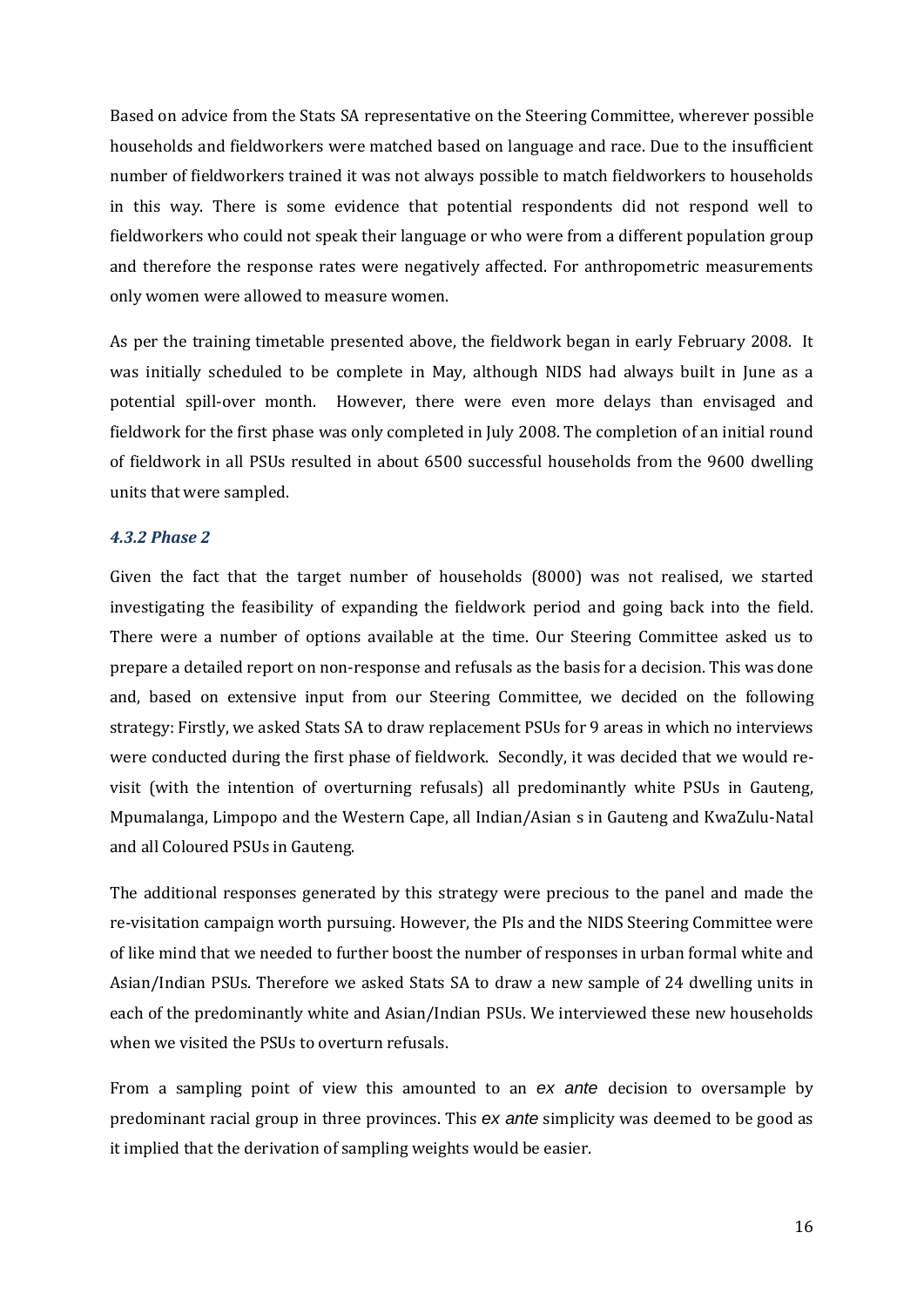The fieldwork for phase two was put out for tender. In the tender it was clear that the winning fieldwork company would be required to undertake a new publicity campaign and ensure that they could put fieldwork teams into the field that were appropriately matched with the PSUs that they would be working in. The fieldwork company that won this tender was Take Note Trading. As part of the consortium that had won the bid for the Phase 1 fieldwork, they had also been involved in phase one fieldwork.

Due to the timing and short notice of phase 2 fieldwork, NIDS arranged to have the training of all fieldworkers conducted in Cape Town. Some of the fieldworkers had worked on the NIDS project before, but it was decided that all fieldworkers had to attend training again to ensure that the information was communicated in a consistent way.

Fieldworker training took place from Monday 15 September 2008 to Thursday 18 September 2008. Field work started the following weekend. For the sake of efficiency the fieldwork company did not do in-office quality control during Phase 2, completed questionnaires were sent directly to the NIDS offices. The same in-office processes used in phase one were followed once questionnaires were received at the NIDS offices.

Phase 2 was implemented in the same way as phase 1 and the same protocols were followed in field. Flags have been inserted in the data to differentiate phase 1 and phase 2 households and participants from each other.

The result of the phase 2 fieldwork was that 1856 households were (re)visited during field work. In the majority of cases these were "difficult" PSUs that had already proven themselves to be tricky to access and the majority of the households that were being visited had previously refused to participate. Low response rates were, therefore, expected. The re-visit exercise resulted in an additional 807 successful households, which is a 43% response rate. This response is very creditable.

After the additional fieldwork phase NIDS achieved 7305 participating households, consisting of 28255 individuals.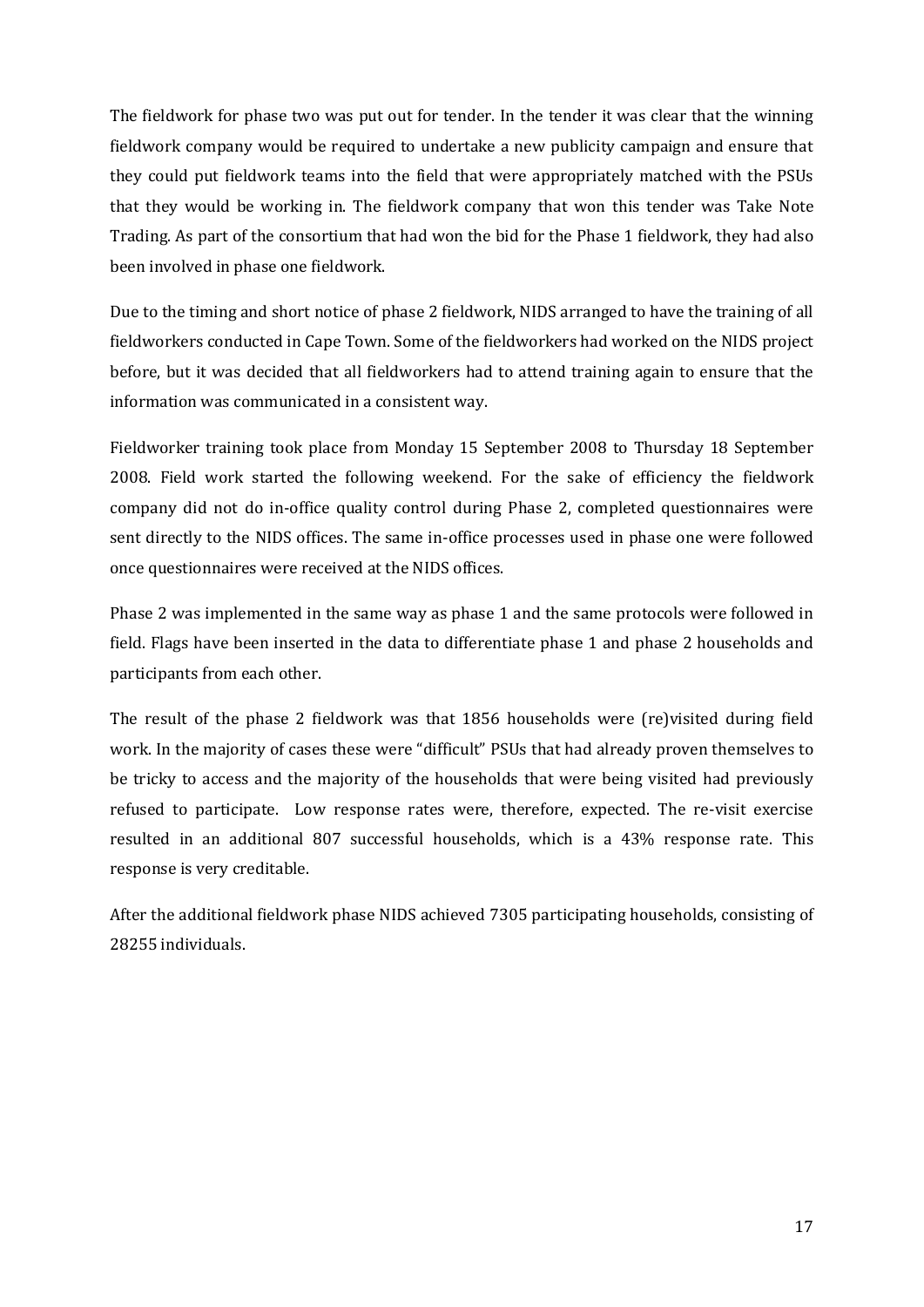## <span id="page-20-0"></span>5. Processes in NIDS Office

### <span id="page-20-1"></span>**5.1 Logging system/ IT Systems**

The procedure for receiving bundles at the NIDS offices evolved over the life of the study. Initially a manual system was used until the automated SQL system was developed. The automated system led to substantial efficiency and transparency improvements.

The logging system is used to trace the whereabouts of a bundle as it moves from storage to quality control, back to field or to data capture and back to storage. Using the SQL system, we are able to track how many bundles have been received and how many are with quality control or data capture or back in the field. Quick analysis can also be done on response rates by province. This allows the office team to quickly alert the field work organisation of low response areas.

When the questionnaires were received each bundle (household pack) would be checked to ensure that the household control sheet matched the contents of the bundle (i.e. there are the correct number of adult, child, proxy questionnaires) and all document numbers were correctly copied onto the household control sheet. The entire household control sheet was captured at NIDS. In the case of outright (household-level) refusals, the only document in the bundle will be the household control sheet. This document provides key information for understanding sample bias.

#### <span id="page-20-2"></span>*5.1.1 Quality control*

From the outset, the plans for the base wave incorporated a substantial quality control (QC) and data editing (preparation for data capture) operation at UCT. This recognised the fact that such a QC operation, along with our independent call-backs and re-visits, were our primary means of assessing and ensuring the quality of the fieldwork.

NIDS employed 32 quality controllers on a part-time basis. Where possible, quality controllers were allocated bundles grouped by fieldworker. In this way, repeated errors and possible cheating were more easily identified. Questionnaires that were incomplete or had serious errors were sent back to field. There was an agreed protocol with the fieldwork organisation about what constituted a "back-to-field". The back-to-fields were limited to missing questionnaires, cases where the wrong questionnaire was completed, questionnaires which has missing sections or those where a signature on the consent form was missing. Occasionally a bundle would be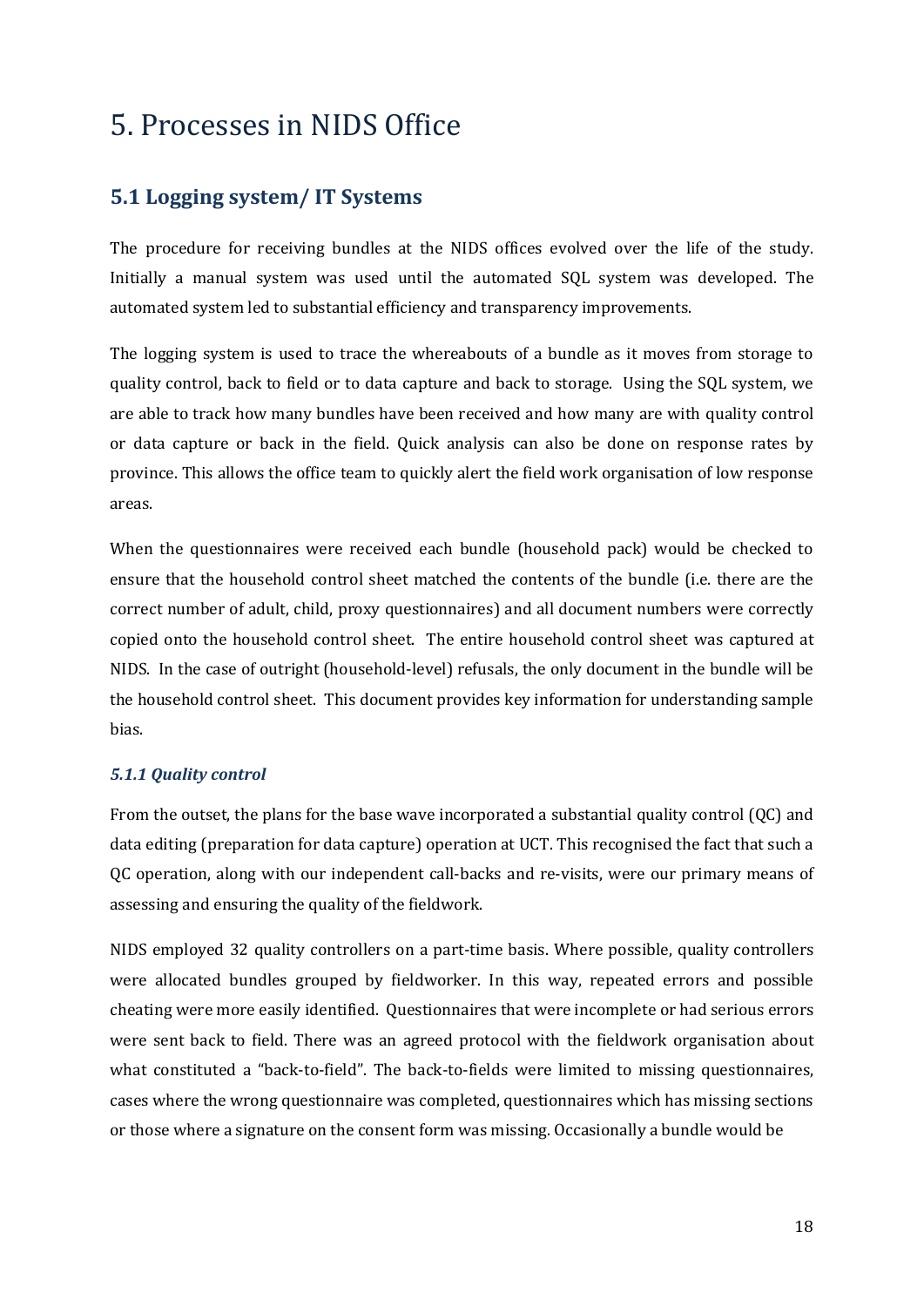returned to the field work company if the information supplied by the respondent during an office call back significantly differed from what was recorded on the questionnaire.

The quality controller also prepared the questionnaires for data entry by ensuring that all fields were completed; for example by inserting missing codes where questions had been skipped. Once this was done, the pack was passed on to a "coder" who coded the geo-referenced data (e.g. migration history) and the occupation and sector variables.

#### <span id="page-21-0"></span>*5.1.2 Call backs*

The NIDS call back strategy encompassed both in-field and telephonic call backs. The purpose of in-field call backs was to verify that the fieldworkers were administering the questionnaires in a professional manner, that the correct households were being interviewed and to obtain feedback from the respondents on the questionnaire and the fieldworkers. In-field call backs also had the advantage that contact could be made with households that had refused and the NIDS representative could gain greater insight into the factors that influenced refusal. Telephonic call backs were used to obtain feedback from the respondents on the questionnaire and the fieldworkers and to query any problematic information detected during the QC process. A Respondent Evaluation Questionnaire (REQ) was administered when doing call backs. This questionnaire included questions regarding the professionalism of the fieldworker, the questionnaire and some more general questions.

In-field call back visits were conducted in April in KwaZulu-Natal (Durban and Pietermaritzburg), Gauteng (Pretoria and Johannesburg) and the Eastern Cape (Port Elizabeth) over a period of 4 days per centre. The Western Cape in-field call backs were not completed due to time constraints.

The in-field call backs yielded a similar picture in each region. The upper income households were very hesitant to participate. The invasion of privacy, concerns regarding the legitimacy of the study and time constraints were cited as reasons for non-participation. Response rates were significantly higher among poorer households. Unemployment proved to be the major contributor to the availability of respondents to participate. Also, poorer households were less suspicious of the legitimacy of the study. Previous community studies that were perceived to have yielded improved service or facility provision in those areas also contributed to greater participation within those communities.

Telephonic call backs were done by our full-time survey assistants. Two random telephonic call backs were done per PSU. If potential problems were identified during these call backs, additional call backs were done to other households in the area. In addition, call backs were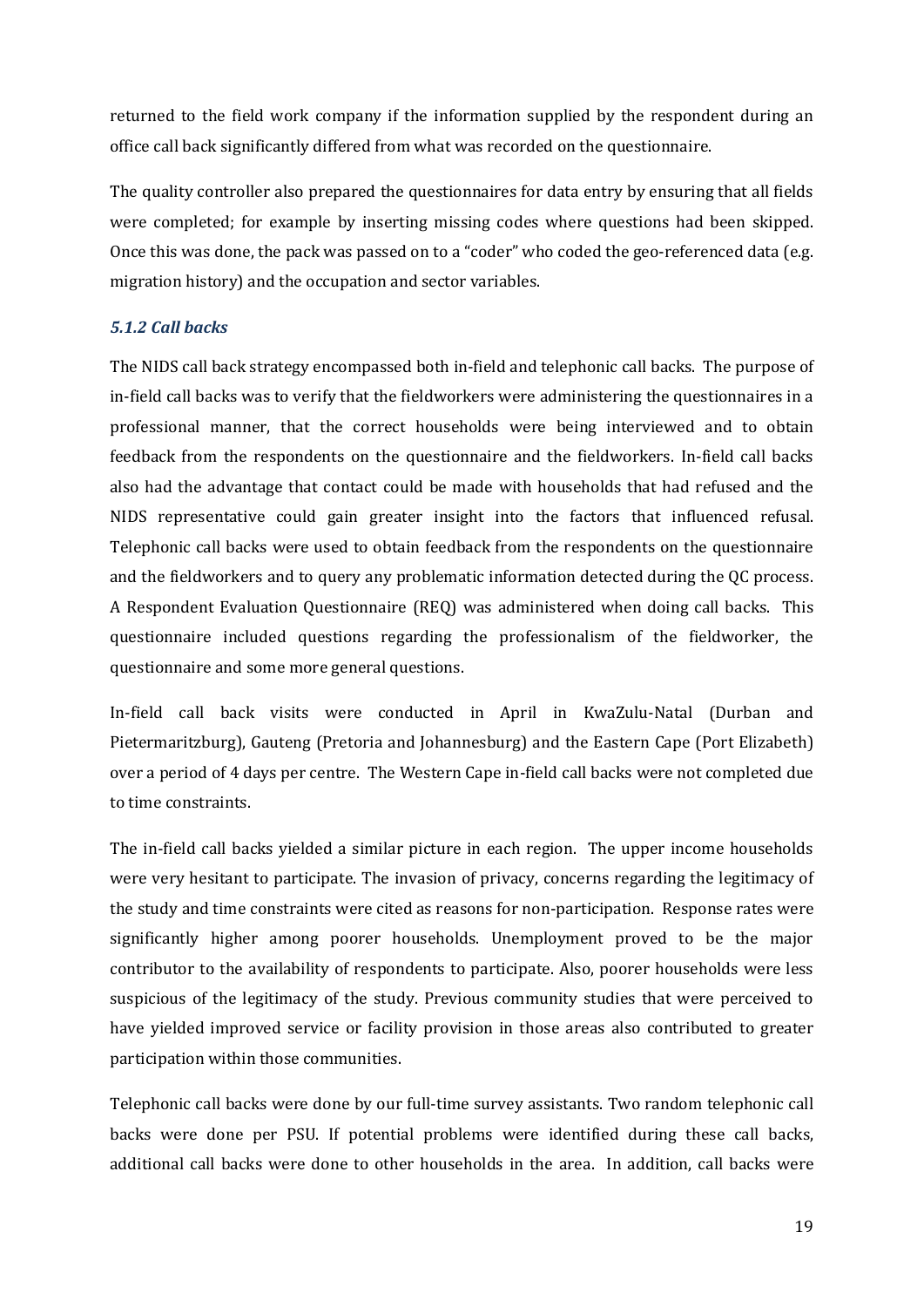done in cases where information was missing or incomplete but the questionnaire was not sufficiently poor to merit sending it back to field. For example, if a person's gender differed on the roster versus their individual questionnaire a telephonic call back would be done. Finally, telephonic call backs were done for every questionnaire that was sent back to field. We verified that a follow up visit was in fact done and ensured that the fieldworkers behaved courteously and professionally.

#### <span id="page-22-0"></span>**5.2 Data capture**

Initially it was our intention that data capture would be done in house. However, by early March 2008 it had become evident that data capture was proceeding too slowly for us to meet our deadlines. We decided that the risk of continuing with in-house capture was too great and we put out a tender for the work. Citizen Surveys was awarded the tender. We paid the data capture organisation a per unit cost. They had good systems in place to double capture all questionnaires and then reconcile any differences with reference to the questionnaires. We received regular data dumps that enabled us to check captured data against hard copies of the questionnaires.

Given the late start, data capture was a potential bottle neck. However, the data capture organisation quickly became more proficient at capturing the questionnaires. They also installed new software and worked night shifts to complete the work. Mopping up of data capturing errors was time consuming because bundles had to go off-site to be re-captured and the controls on both sides were quite onerous to ensure that physical documents did not go missing. Here we paid a particularly heavy, but unavoidable, price for the decision to undertake a phase two fieldwork campaign.

#### <span id="page-22-1"></span>**5.3 Data storage**

#### <span id="page-22-2"></span>*5.3.1 Physical storage*

The physical questionnaires are stored at NIDS. While Wave 1 is "live", i.e. data cleaning is in process, the documents are kept within the NIDS offices. Once Wave 1 has been "closed" the documents will be moved to a secure area.

#### <span id="page-22-3"></span>*5.3.2 Electronic storage*

The electronic version of the public release data is hosted by DataFirst. Contact and other confidential information is kept secure in NIDS databases.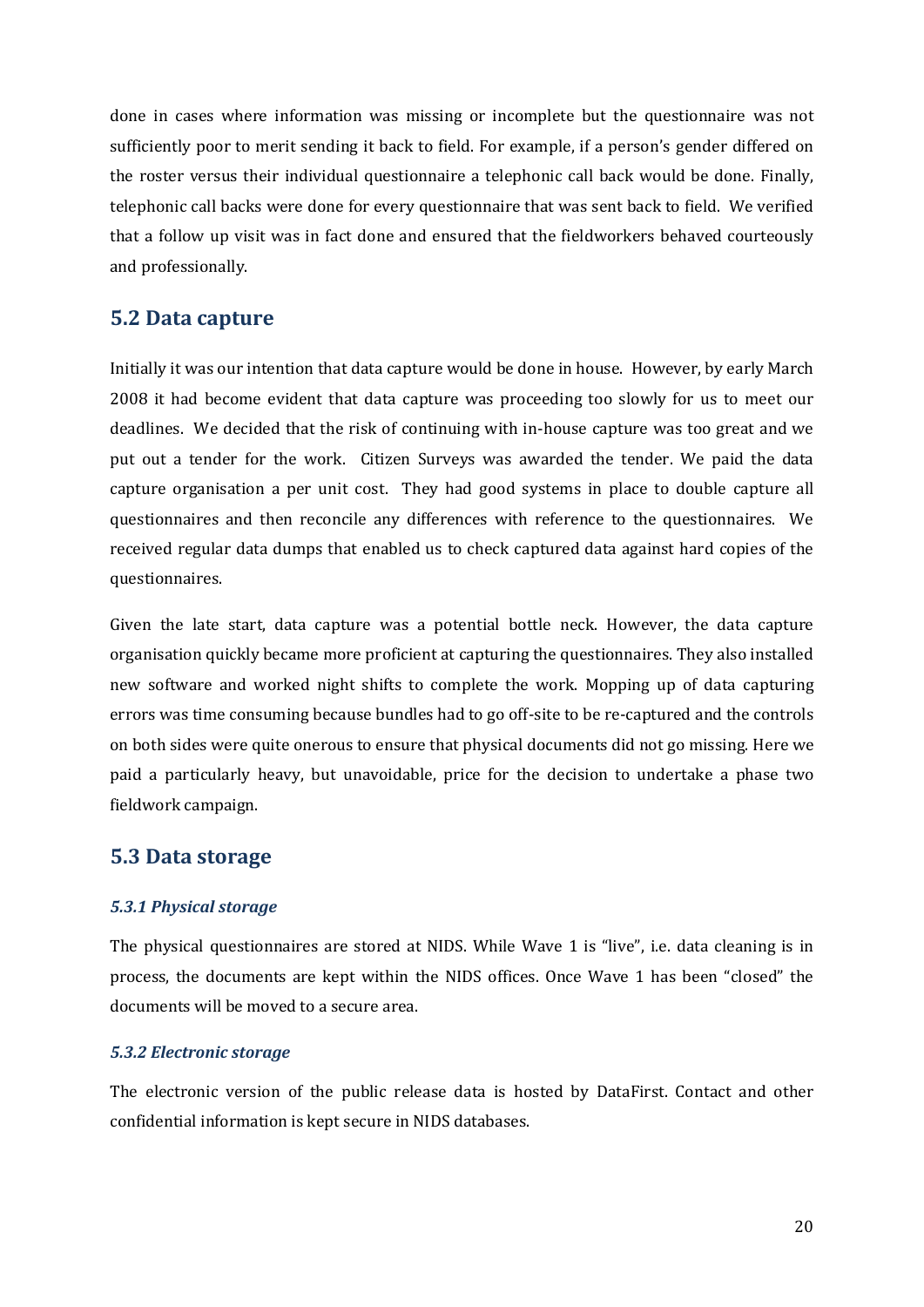DataFirst prepared and documented the public release data in accordance with the internationally recognised Data Documentation Initiative (DDI) standards. The data is stored on the DataFirst servers and disseminated to users through the DataFirst online web catalogue. The catalogue can be viewed at;

#### <http://www.datafirst.uct.ac.za/home/index.php/metadata-and-downloads>

Users wanting to download the data will be required to fill in an online form which asks for their contact details as well as a brief summary of the type of research they intend conducting with the data. They will also be required to agree to a confidentiality statement before being allowed to proceed. This information is collected and stored on the DataFirst server. Once users have completed the access form they will be e-mailed a unique download link from which they can download the data and documentation. Versions of the data will be made available in a format suitable for the statistical packages, STATA, SPSS, SAS, S-Plus, R as well as in ASCII format.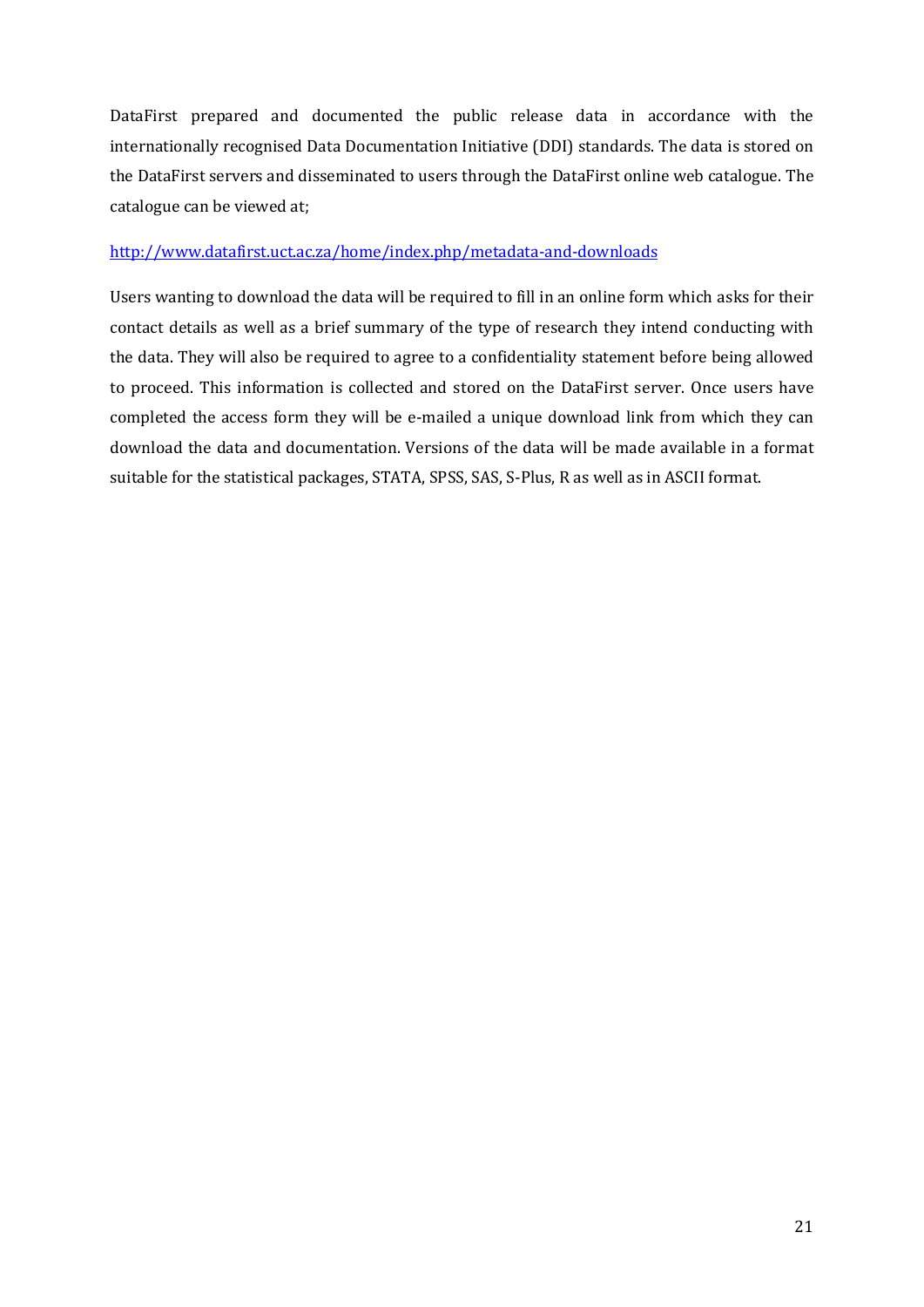## <span id="page-24-0"></span>6. Household and Individual response rates

As mentioned before, response rates in phase 1 were disappointing and phase 2 was embarked upon to realise a more acceptable base wave sample. A detailed analysis of household level and individual level response rates follows. Item non-response rates are not addressed here. Such non-response is flagged in the data and is appropriately discussed in the context of specific analyses in the Discussion Paper series.

Household response rates were calculated using the number of visited dwelling units as the denominator and the number of participating households as the numerator. In the instances where response rates are given by race the predominant race group of the PSU is assigned to all households in that PSU. This is done because, by definition, non participating households were not interviewed and we did not gather information about the race of their members from the questionnaires.

Every effort was made to correctly identify all resident household members at the time of the interview. For different reasons not all resident household members were interviewed. For 1754 adults who were unavailable proxy questionnaires were completed. For a further 1250 adults no questionnaires were completed. For these individuals we only have the information supplied in the household roster, i.e. date of birth, education, etc. They are however panel members and we will attempt to make contact with them in the next wave.

Over the combined field work periods NIDS fieldworkers knocked on 10,642 household doors. Of these households, 7305 agreed to participate and the interview was completed. This equates to a 69% response rate. The total sample for NIDS consists of 409 PSUs. Of those, 9 were replaced in phase 2 because the whole PSU was inaccessible in phase 1. They are therefore excluded from the rest of the calculations.

Figure 1 below presents the breakdown of national response rate by province. It can be seen that KwaZulu-Natal had the best response rate at 81%, while Gauteng, Free State and Western Cape had the worst response rates at 60%. Thus, there was fairly wide variance in response rates at the provincial level. Provinces vary by predominant geotype and race and, in understanding what lies behind this provincial variance, it is useful to look at the breakdown of response rates according to these demographic markers. Figures 2 and 3 present the pictures for geotype and race respectively.

It can be seen that the response rate in urban formal areas was 60%. In all geotypes other than this, response rates of 70% or more were achieved with particularly high response rates in rural informal and tribal areas. Despite the phase 2 strategy, Figure 3 makes it clear that white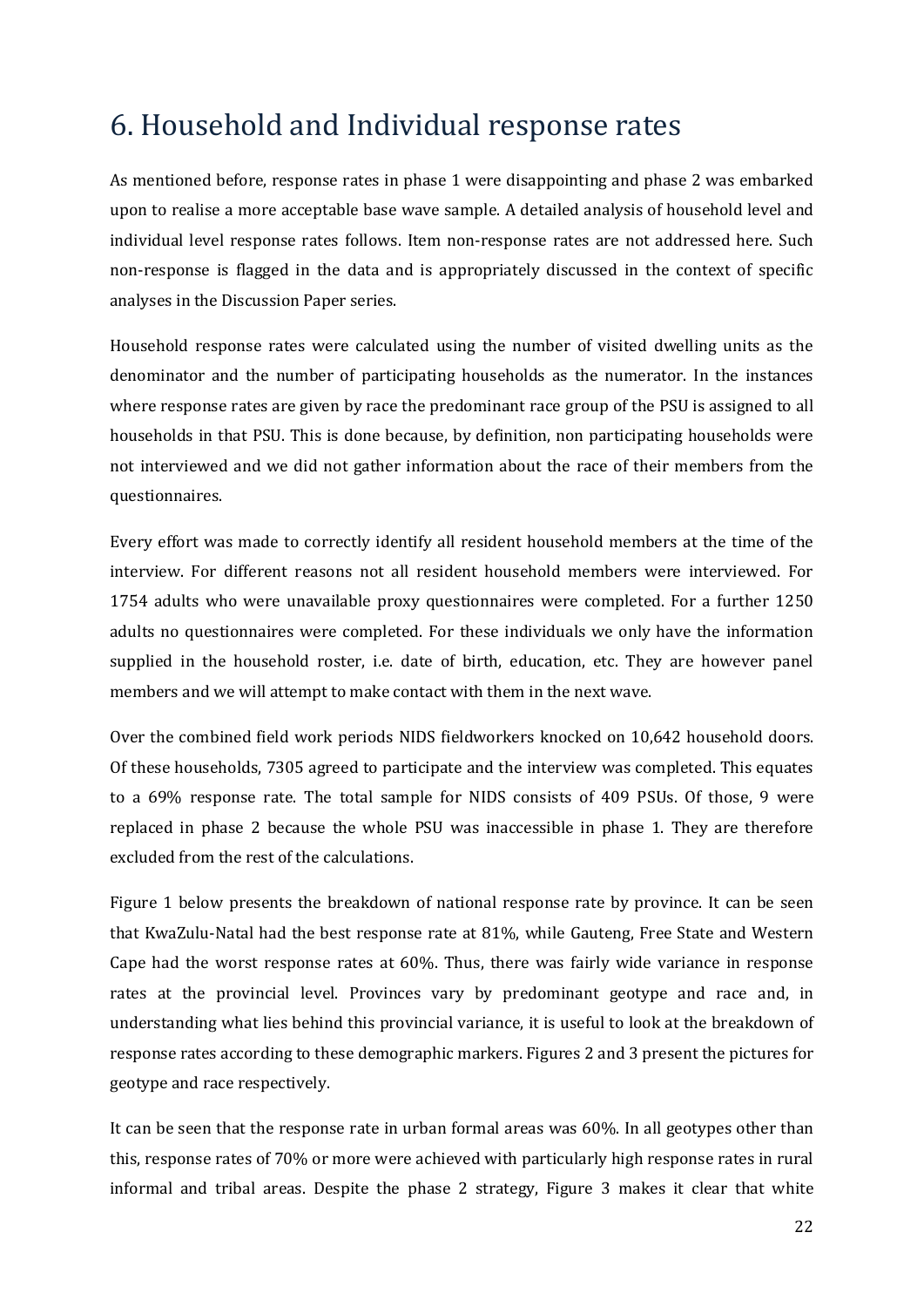response rates are low at 36%. In sharp contrast the response rates for all other racial groups are much higher with the figures for Indian, Coloured and African being 66%, 73% and 76% respectively.

Table 6a below reports the number of households per race group that were achieved in phase 1 and phase 2 of the fieldwork. This is an important table as it makes it clear that the phase 2 strategy more than doubled the number of white households in the sample. Thus, although the response rate of white households was disappointing across both phases of fieldwork, the phase 2 fieldwork was very successful in bolstering the number of white households and individuals that constitute the base sample of NIDS going forward. The same is true of Indian households and individuals.

As mentioned earlier, we have no directly gathered information on the race of the members of non-respondent households and we had no choice but to look at household non-response using our sampling data base to tell us the predominant race group per PSU. Table 6a is calculated in this way and in this sense it is consistent with the preceding analysis in this section. However, given that it reports respondents rather than non-respondents, we can compare these figures to those in the NIDS data. As such, it offers an interesting point of comparison between the PSUbased figures and the actual data that we gathered in the two phases of fieldwork. Table 6b presents the same racial breakdown as 6a based on the NIDS data. There are fewer households in 6b than 6a because there is no race data for 20 households.

Table 6b shows that, relative to predictions using the predominant race of the PSU, we realised notably fewer whites and Indians, notably more Africans and the expected number of Coloureds in the NIDS sample. This is to be expected. We are 15 years into our new democracy and, even though racial desegregation of residential areas has been slow, there has been some movement of Coloured and African households into wealthier residential areas but very little movement the other way.

These inaccuracies in the PSU based exercises were predictable and were discussed in the Steering Committee during the planning of the phase 2 fieldwork. One of the international members of the committee summed up this discussion well by reminding all that, while we do want adequate racial representivity in NIDS, it is an income dynamics study and we therefore want to make sure that we have adequate representivity across South African income classes at the time of the base wave. The dissonance between the figures in Table 6a and 6b provide some comfort that the base wave of NIDS and particularly the phase 2 campaign has achieved this.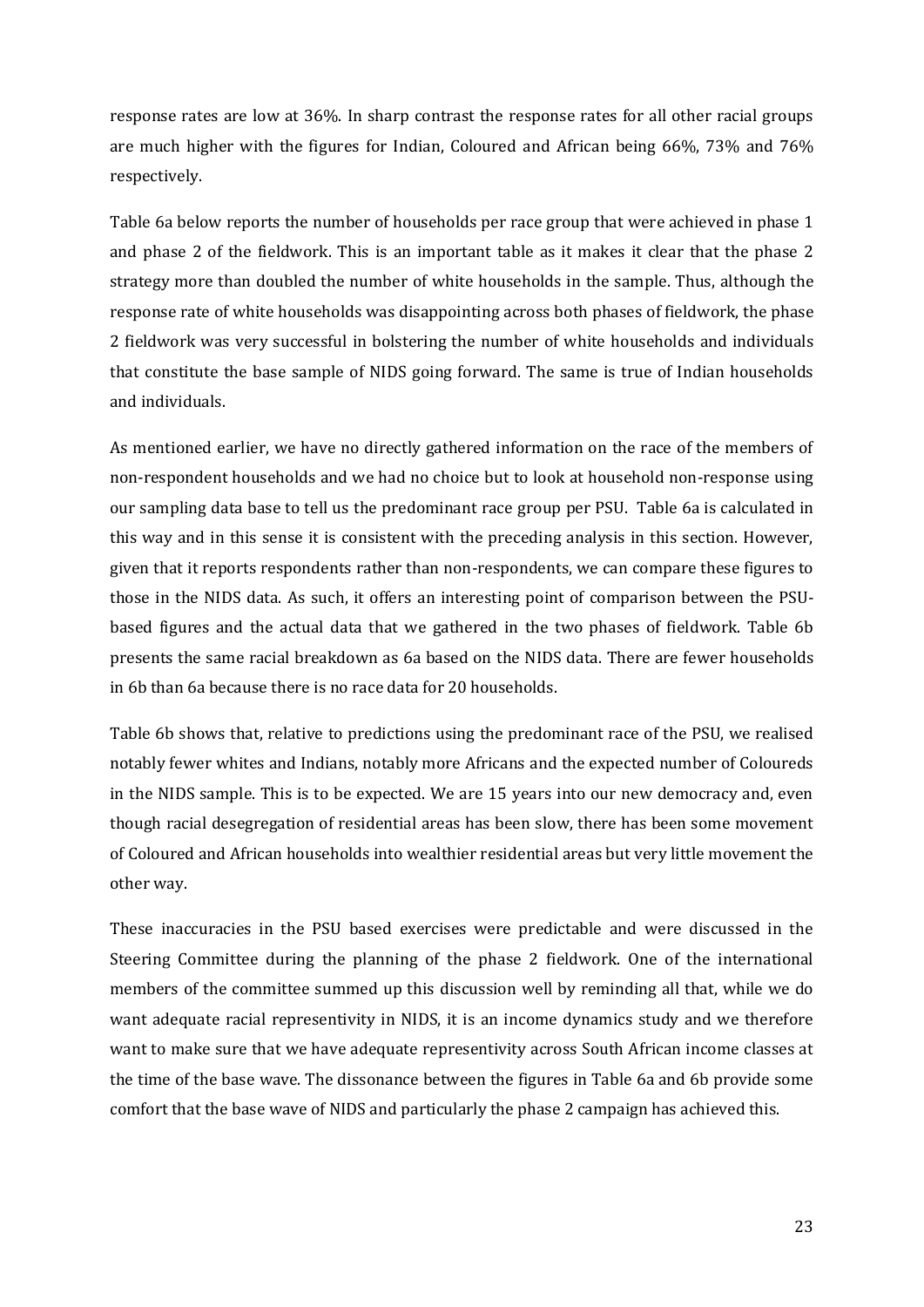

**Figure 1: Response rates by province**

**F**igure 2: Response rates by geotype

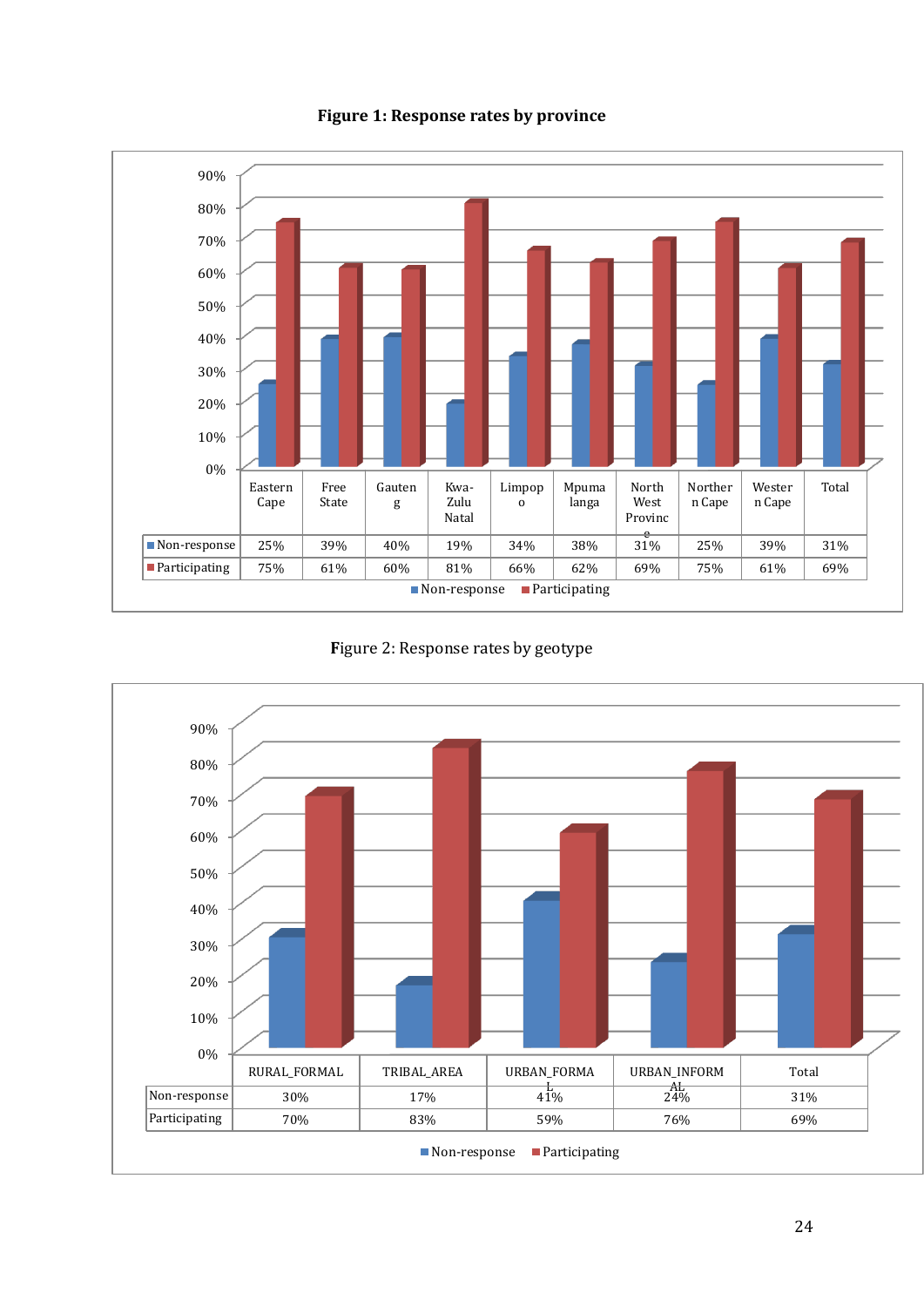Figure 3: Response rates by race



Table 6: Number of households per race group from phase 1 and phase 2.

|               | Phase 1 | Phase 2 | Total |
|---------------|---------|---------|-------|
| Black/African | 5,225   | 272     | 5,497 |
| Coloured      | 951     | 76      | 1,027 |
| Indian/Asian  | 32      | 98      | 130   |
| White         | 290     | 360     | 650   |
| Total         | 6.498   | 806     | 7,304 |

#### *b) By actual race of respondent in questionnaire*

|               | Phase 1 | Phase 2 | Total |
|---------------|---------|---------|-------|
| Black/African | 5,202   | 396     | 5,598 |
| Coloured      | 938     | 77      | 1,015 |
| Indian/Asian  | 48      | 62      | 110   |
| White         | 283     | 270     | 553   |
| Other         | 8       | 0       | 8     |
| Total         | 6.479   | 805     | 7,284 |

Most of the contestable assumptions in working on NIDS data arise from three kinds of nonresponse. Firstly there is household non-response. We have discussed such non-response in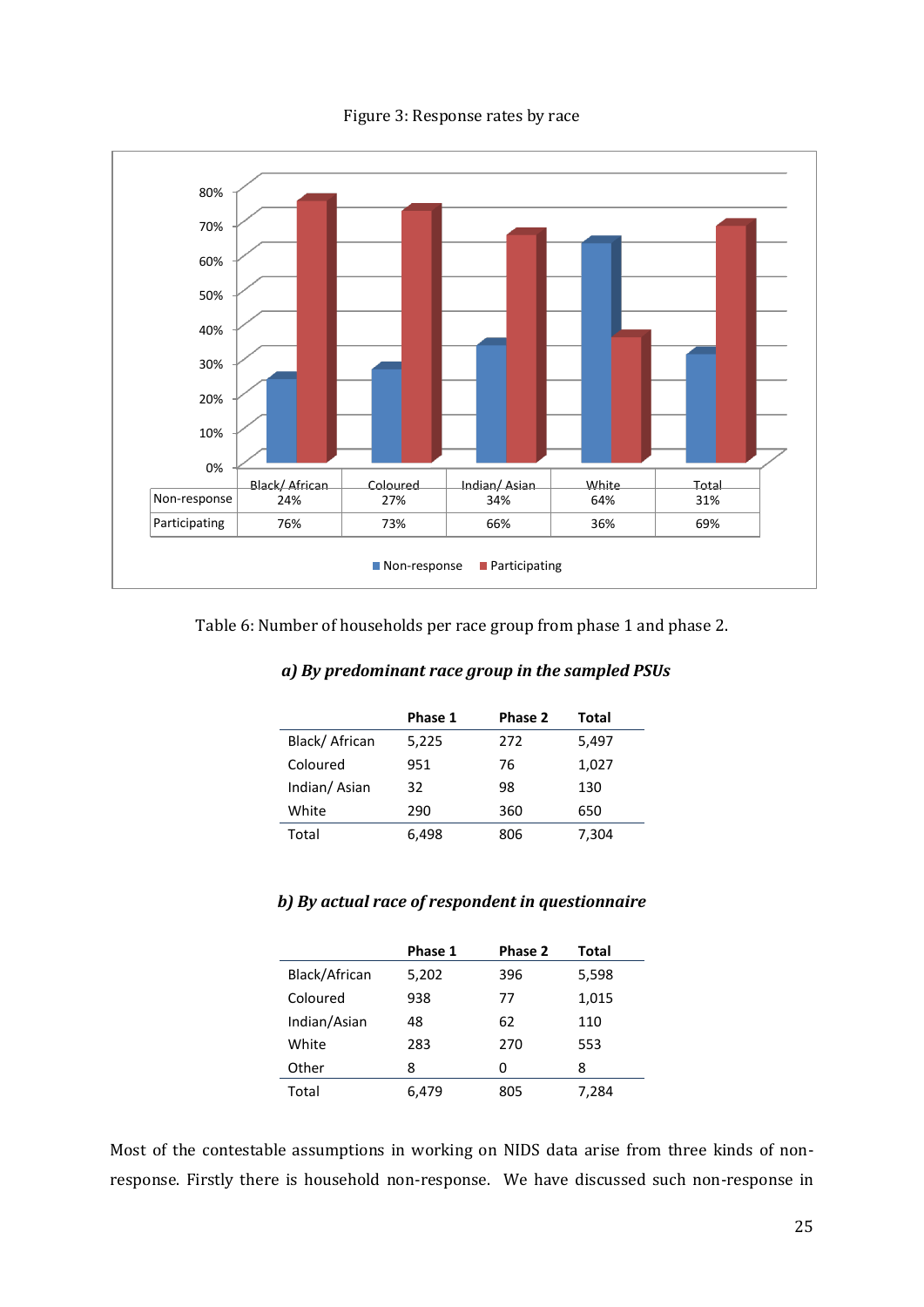detail above. Our discussion of sampling weights below makes it clear that the key decisions about dealing with such non-response are imbedded in the derivation of these weights. Analysts are likely to assume that the recommended weights take care of such non-response.

Secondly there are non-respondents within responding households. Table 7 below shows the distribution of this unit non-response across responding households. Just over 88% of the 7303 households in the achieved sample had zero non-response. This is encouraging sign in terms of the extent of bias from unit non-response as only about 12% of households are affected at all. In addition, less than 1% of households had a response rate lower than 50%. The 14 households that have 100% non-response to the adult questionnaire are still counted as a responding household because household rosters were completed by those households.

Roughly 6,7% of the sample of adults from the achieved sample of households, did not respond and, for these individuals, we have information only from the household roster. Relatedly, there are adults who were unavailable for interview and for whom proxy questionnaires were completed. Proxy questionnaires make up 9,4% of the adults from the achieved sample of households. For such people we have more information than that contained in the household roster but not complete information. Also, it is an open question as to how the data quality differs given that the questions are not answered by the adult themselves.

| 1 apro 71 meta noabenora aaant non 1 coponse 1 ate |       |         |         |  |  |
|----------------------------------------------------|-------|---------|---------|--|--|
|                                                    | Freq. | Percent | Cum.    |  |  |
| $0\%$                                              | 6,438 | 88.16%  | 88.16%  |  |  |
| $0\% - 25\%$                                       | 105   | 1.44%   | 89.59%  |  |  |
| 25% - 49%                                          | 321   | 4.40%   | 93.99%  |  |  |
| 50% - 74%                                          | 391   | 5.35%   | 99.34%  |  |  |
| 75% - 100%                                         | 34    | 0.47%   | 99.81%  |  |  |
| 100%                                               | 14    | 0.19%   | 100.00% |  |  |
| Total                                              | 7,303 | 100%    |         |  |  |

**Table 7: Intra-household adult non-response rate**

Each analyst needs to make assumptions about how to deal with non-responding individuals varying from assuming that those that do not respond have no income to assuming that such non-response can be imputed based on the characteristics of the individual (e.g. race, age, sex, geotype etc) that are known from the household roster.

Finally, among individuals or households who do respond to the survey there is item nonresponse. For example, where an individual professes to earn income from a particular source but does not give the number, we define this as item non-response. Similarly, if a household says that it spends money on phone bills but does not give an amount.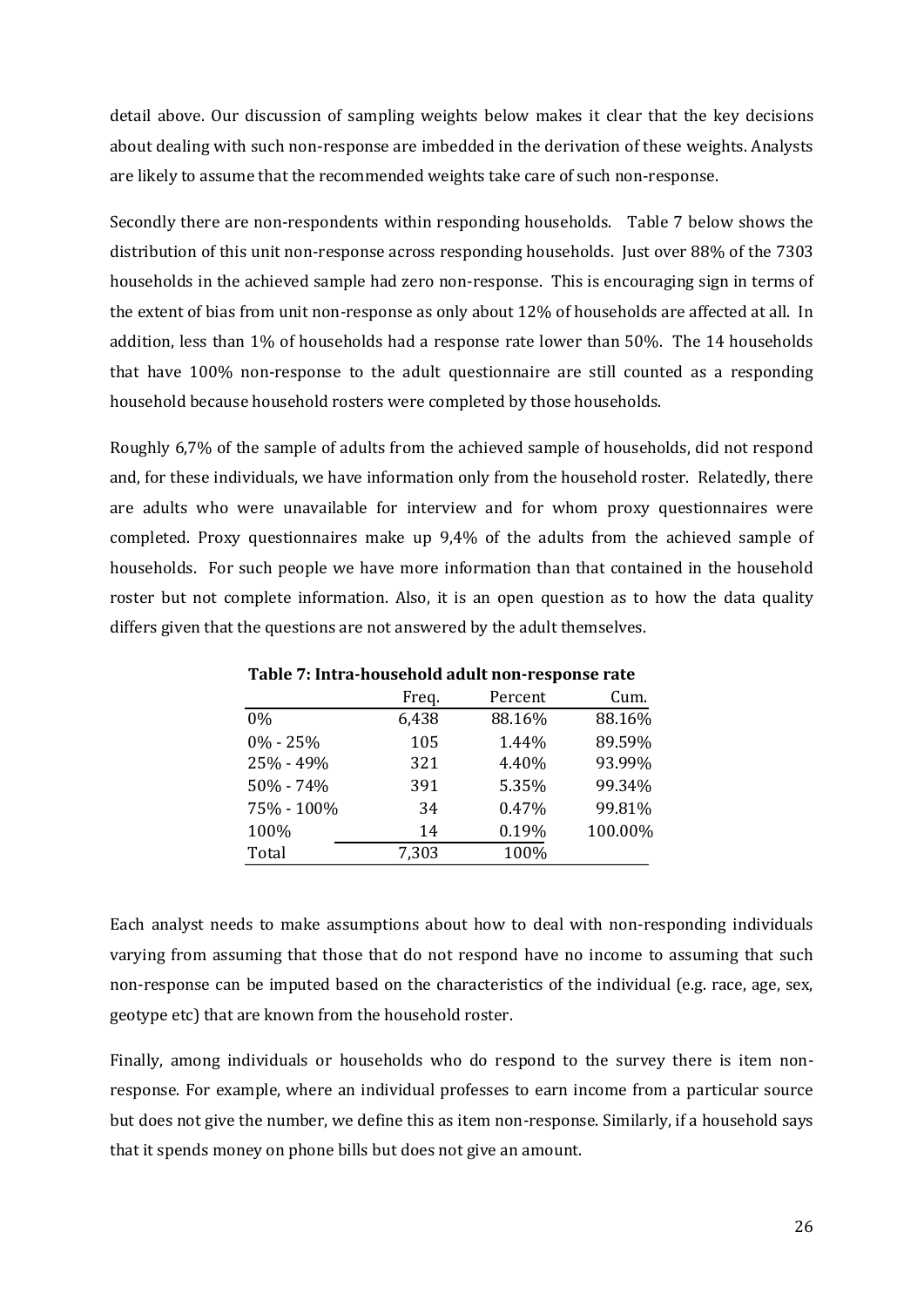There is very little that can be said about such item non-response in general. The reports on the key variables in NIDS will report on item response. Many derived variables, such as aggregate incomes and expenditures, include imputed values for such non-response. In these cases it is essential that the imputation decisions are made explicit.<sup>3</sup>

 $\overline{\phantom{0}}$ 

<sup>&</sup>lt;sup>3</sup> The imputations decisions for the derived income variable and the derived expenditure variables are discussed in NIDS Technical Reports No. 3 and No. 4 respectively.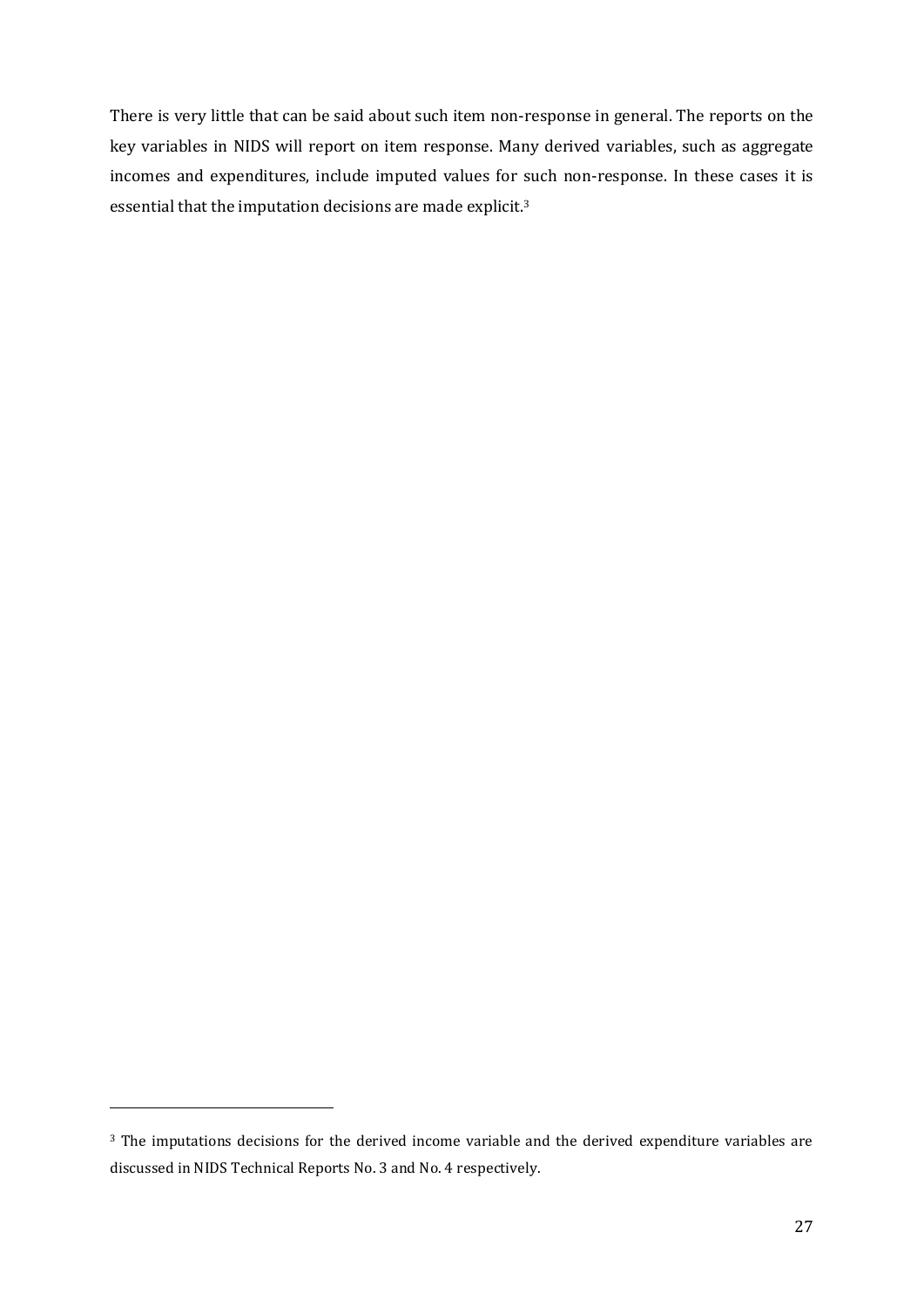## <span id="page-30-0"></span>7. Weights

Before analysis and report-writing on the NIDS data could begin it was necessary to calculate sampling weights. Professor Martin Wittenberg at the University of Cape Town was asked to calculate these weights for NIDS. Technical Paper Number 2 *Calculating the NIDS weights* details the methodologies and assumptions made when calculating the weights.

This is essentially a two stage procedure. In the first stage, the design weights were calculated as the inverse of the probability of inclusion. In the second, the weights were calibrated to the 2008 midyear estimates. Two sets of weights are thus provided, the design weights and the poststratification weights.

The basis of the calculation of the design weights is the information that Stats SA provided to NIDS about the process of two-stage sampling from the Master sample. Two sets of calculations were necessary in deriving the design weights. First there is a calculation of the probability of sampling each PSU and, second, there is a calculation about the probability of including each specific household in each PSU in the NIDS sample. The latter corrects for household nonresponse.

The second set of weights are the post-stratification weights. These weights adjust the design weights such that the age-sex-race marginal totals in the NIDS data match the population estimates produced by Stats SA for the Mid Year Population Estimates for 2008. In addition, we imposed the constraint that the population distribution by provinces should correspond to that released in those population estimates and that the total weights should add up to the estimated total population of 48,687,000. Finally, a further constraint imposed was that the weights should be constant within households.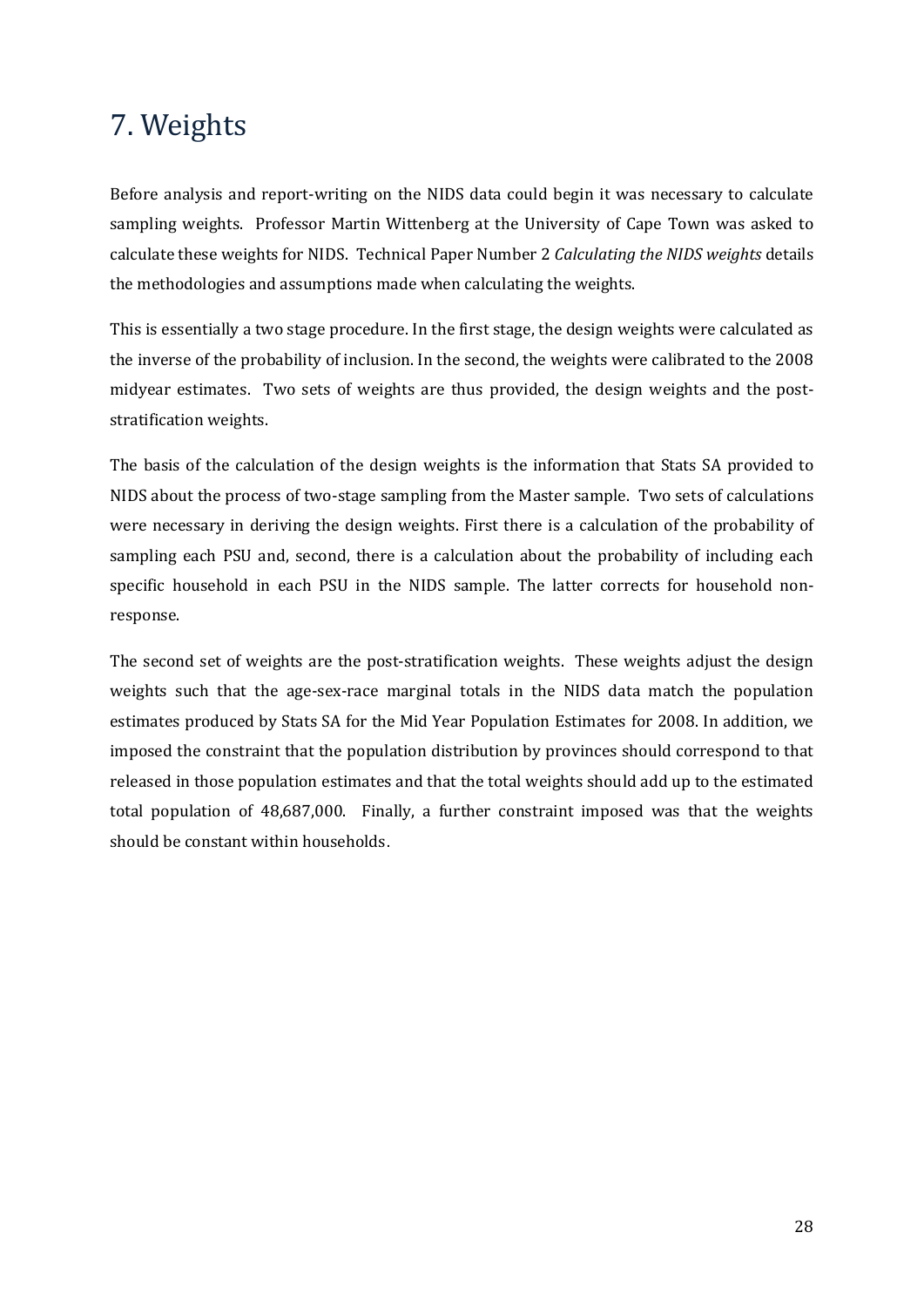## <span id="page-31-0"></span>8. Data Cleaning and Data preparation

## <span id="page-31-1"></span>**8.1 Preserving anonymity in the data**

It is the responsibility of the NIDS team to ensure that respondent identities are protected. During the interviews information was collected that would enable tracking and contacting of respondents for subsequent waves of data collection. However, some of this information is excluded from the public release data set to preserve the anonymity of the respondents. The type of data collected but excluded from public release fall into three broad categories.

Firstly, the names and addresses of the respondents will never be released. This information is kept separately as part of the panel maintenance system.

Secondly, we will not release the detailed geographical information about the respondent's current location or information regarding their migration history. The names of suburbs and towns are not released, but district council identifiers are provided.

Thirdly, detailed information regarding schools, clinics and occupations were collected. These "text"-fields will not be released as they could potentially be used to identify respondents.

NIDS has three versions of data:

- 1. Public
- 2. Internal
- 3. Secure

The Public data does not have any personalised information or school and hospital coding. The Internal data has all the components of the public data as well as coding for schools and hospitals and more detailed information on the geographic location of households (such as the sub - and main - places within which households fall) and the occupations and sectors of employment of panel members. This dataset, or parts thereof, will only be made available for analytical purposes to certain researchers on special request. The Secure data will include all information collected on respondents and will be used only for operational purposes. The Secure data will thus never be made available to researchers but will be used for the purpose of revisiting respondents and any related fieldwork needed to track the NIDS panel households.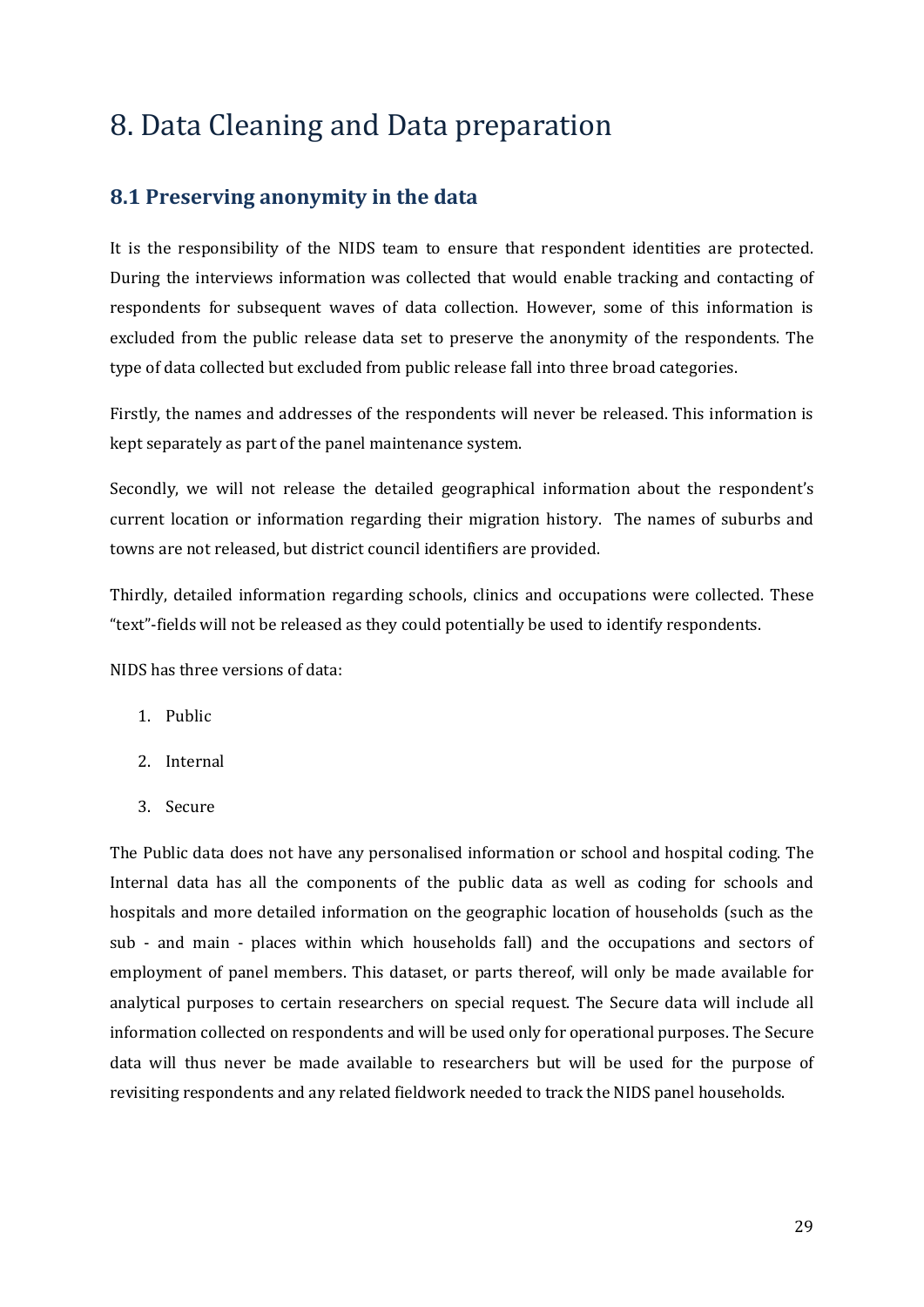### <span id="page-32-0"></span>**8.2 Integration of community level data**

The questionnaires were designed in such a way as to facilitate the integration of community and administrative data. This particular project will be one that is embarked on after the public release of the data. Respecting the anonymity of respondents, GPS information and clinic or school data could be used to calculate distances to nearest school or clinic. There is great research and policy potential for such links with administrative data.

### <span id="page-32-1"></span>**8.3 Derived variables and imputed values**

Some of the preparation of the NIDs data for public release requires the calculation of derived variables. In deriving these variables one is moving beyond cleaning and preparation of primary data. Two important examples are the calculation of total household income or total household expenditure. Both require the aggregation of all income sources or all expenditure categories for each household and, in addition, require some assumptions about the treatment of missing incomes or expenditures.

The key principle for NIDS is that it is the anonymised primary data that forms the basis of the public release NIDS data. Therefore, any analyst will be able to start from the primary data and aggregate data for themselves and make their own assumptions about how to treat missing data. However, we have provided some derived variables in the public release data. Work that is done within NIDS to impute missing data for individual variables and/or to derive new variables are placed in derived data files that are clearly separate from the primary NIDS data files. In addition the programmes used to derive these variables and clear documentation about the decisions are available to users.